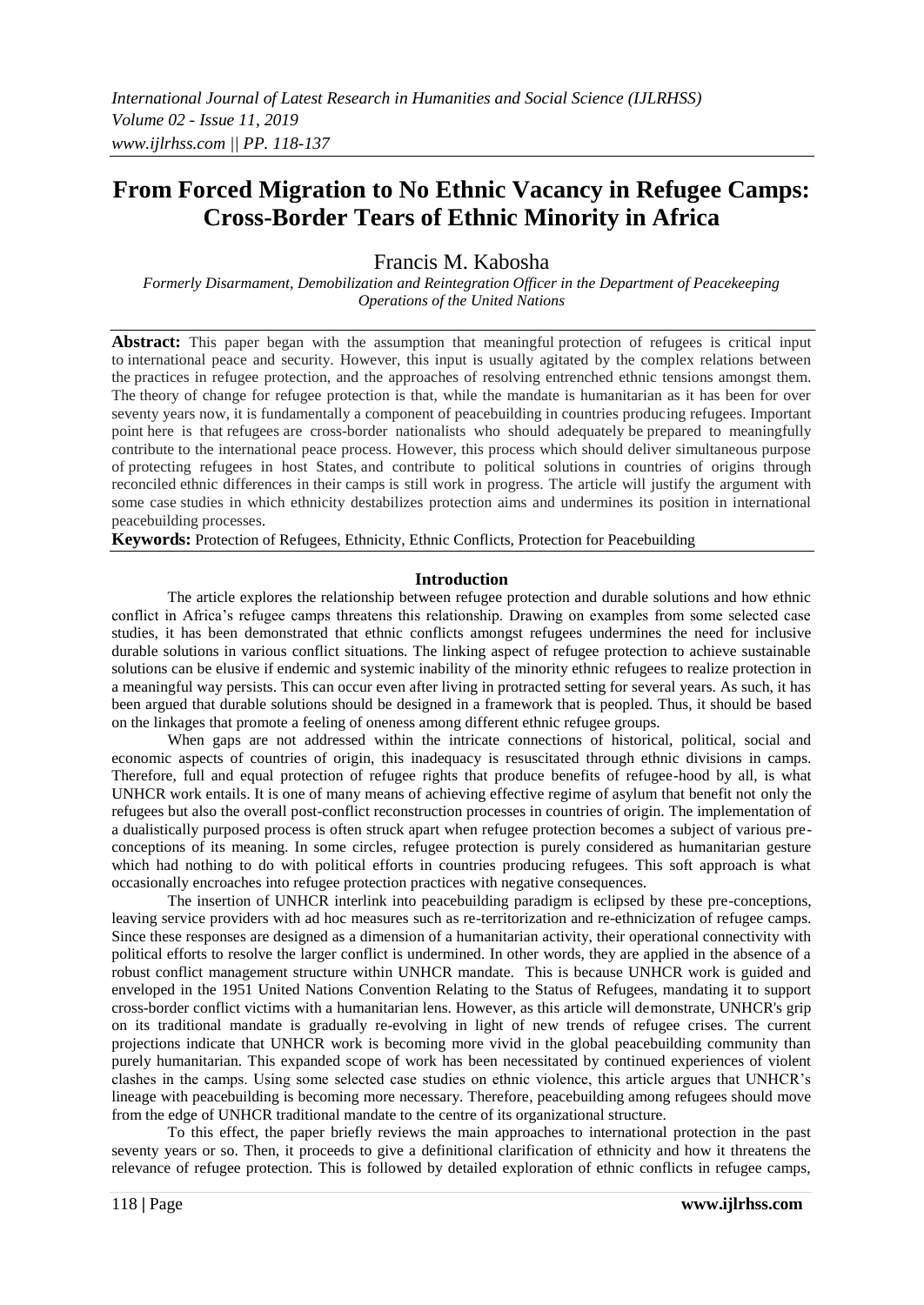*Volume 02 - Issue 11, 2019*

#### *www.ijlrhss.com || PP. 118-137*

giving selected case studies as examples. In order to cast better understanding of such conflicts, the debate has been supported with conflict theories. This is to give a more realistic picture of how refugee protection and ethnicity interact from peacebuilding perspective. Thus, the theories are meant to appreciate ethnicity in peace discourse and how they can be used to tap peace particles from the refugees themselves. It has been demonstrated that, the broader field of peacebuilding should be further fine-tuned with refugee protection. The better netting of its contributions to overall peacebuilding efforts in countries of origin should be evaluated from camp practices.

#### **Overview of International Protection**

The common understanding is that national governments have the role of guaranteeing and protecting the basic human rights and security of its citizens. But when a State is unwilling because of being a perpetrator of armed conflict or unable to provide this basic protection, due to lack of resources and other unbearable circumstances, people may flee to seek safety in other countries as refugees. These situations can be addressed with short to long-term solutions, combined in systematic and effective process to avoid refugee crisis after refugee crisis. The envisioned sustainable safety of refugees is therefore in the concept of seeking durable solutions.

According to Bidandi (2018:2), this concept was initiated in 1945 after the Second World War (WW2) to address the global refugee encounters. Accounting from this history, we can deduce that the present refugee regime was established as a response to WWII humanitarian crises. In order to institutionalize the response, the creation of UNHCR and the adoption of the 1951 Geneva Refugee Convention were done. In this regard, UNHCR"s principal mandate relates to upholding the human rights of people who lack national protection. In addition to this, the asylum institution that acts an emblem of UNHCR establishment, was meant to support the process of seeking solutions for refugees and other people of concern to it. Overtime, the challenges facing UNHCR in protecting these basic principles have provided lessons for the future. For example, the refugee protection regime was not established to address the root causes of conflict that in themselves create refugees.

But UNHCR position in international process of finding solutions to root causes of conflicts has recently been maximized. It is a clear indication that the refugee agency is an integral player in the search for peace. Another case in point here, is that in many countries, particularly in the least developed, refugees are hosted in camps which ordinarily become their identifying mark. There is an assumption that hosting refugees in camps will offer some degree of security to refugees themselves, humanitarian workers and host communities. Also, it facilitates effective and convenient management of refugee movements and control. Whether in support of refugees or Internally Displaced Persons (IDPs), UNHCR works with national governments, donors, NGOs, hosting and refugee communities etc, as partners to offer protection. Ordinarily, IDPs remain under the protection of their respective governments as situation may permit. The 1951 Refugee Convention therefore, defines a refugee as a person who is outside the country of his or her nationality and unable or unwilling to return to it, "*owing to a well-founded fear of being persecuted for reasons of race, religion, nationality, membership of a particular social group or political opinion*".

In this regard, and as already indicated, the 1951 Convention and UNHCR establishment should be understood in the context of WWII displacements, and it applied only to persons in Europe who became refugees prior to 1951. In the decades that followed, the refugee crises rapidly spread throughout the world, and it swiftly became significant to have an international legal framework required to protect all refugees. Responding to this need, a 1967 Protocol to the Convention removed the temporal and geographic limitations of the 1951 Convention, extending its Provisions to all persons who fall within its definition. Of significant, UNHCR ensures that the international standards guaranteed in the 1951 Convention, its 1967 Protocol, and in various regional instruments are respected. They include the 1969 Organization of African Unity (OAU) Convention Governing the Specific Aspects of Refugee Problems in Africa and the 1984 Cartagena Declaration.

Among the fundamental refugee rights UNHCR tries to protect is the right not to be forcibly returned, or *refouled* to a territory where the refugee"s life, liberty or physical security may be threatened. The Convention also calls on non-discrimination in the application of its provisions and guarantees a certain standard of treatment in relation to basic social services such as education, housing, and employment. The holistic application of these instruments is important because the concept of refugee-hood is conceived in relation to a rapture of the ties between an individual and the authorities of his or her own country. Thus, refugees can, in this case be conceived as a special category of stateless persons who have disengaged relations with their original countries. Conceptualizing protection in the circumstances of statelessness due to "State failure" is therefore the key to understanding the situations surrounding their refugee-hood. Simply, refugee statelessness is about no protection accorded to a person by a State to which he or she is a citizen. It is different from traditional statelessness which comes with no legal attachment or citizenship to any State.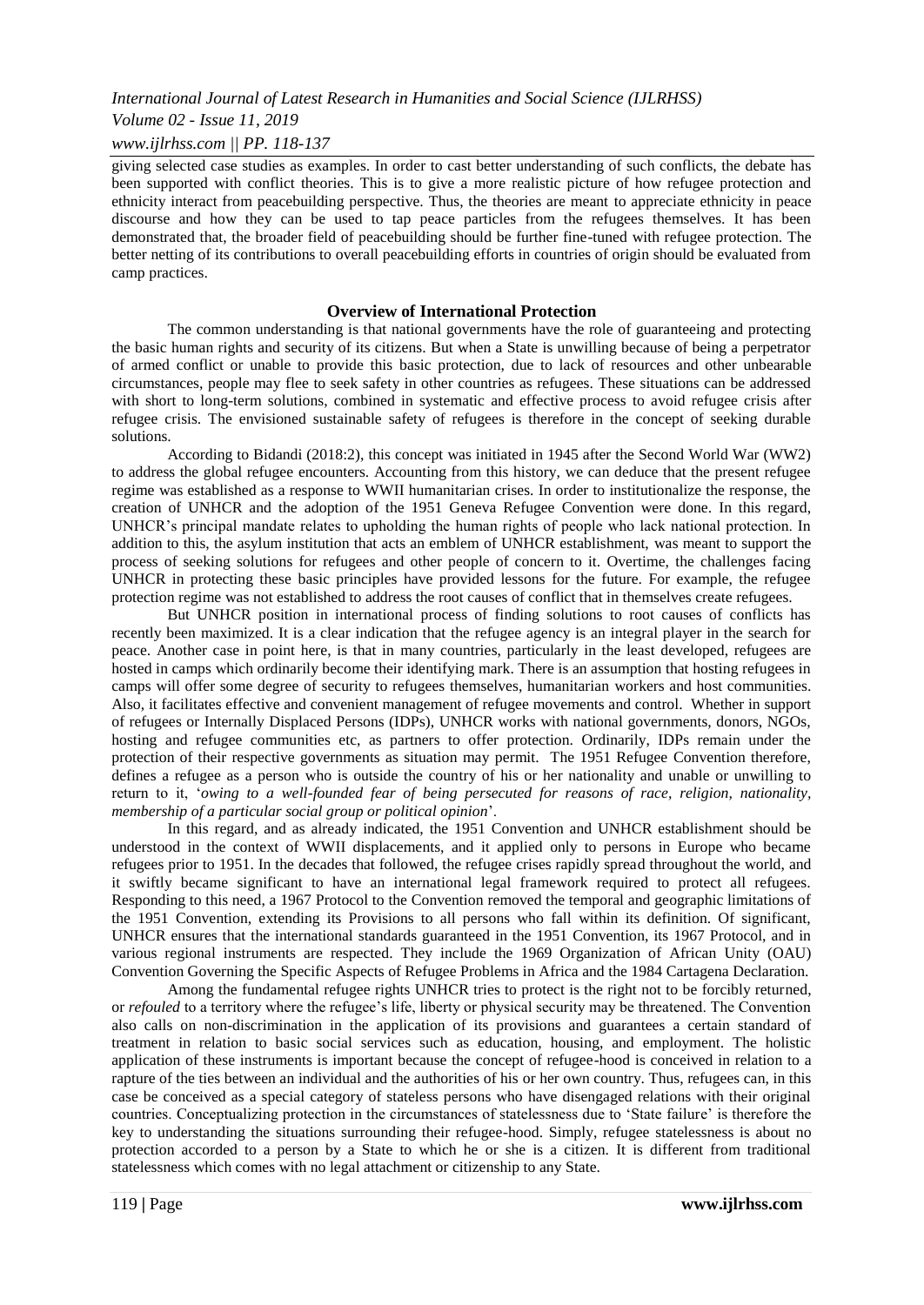## *Volume 02 - Issue 11, 2019*

## *www.ijlrhss.com || PP. 118-137*

The additional important element in refugee protection, from peacebuilding perspective is about understanding the social embroidery of the displaced populations. For example, there are specific protection and assistance activities that should be provided to mitigate the effects of social stitches such as ethnic tensions amongst refugees. These may include specialized support accorded to minority groups facing threats from the host communities or more so from other ethnic groups within the camps. As will be demonstrated in the succeeding discussions, the article subscribes that ethnic differences among refugees are some of the biggest threats to social harmony and the desired protection benefits.

#### **Definitional Clarification of Ethnicity**

In order to comprehend the linkage between refugee protection and ethnic conflict, it is important to have basic understanding of what ethnicity mean in practical terms. According to Davies (1996:80-81), ethnicity is the condition of belonging to an ethnic group. It can also mean the socio-psychological identity felt by members of an ethnic community. It is a term derived from the Greek ethnos meaning a group of people characterized by common descent and therefore a basic human category in itself as opposed to a sub-group of a larger unit. A primordialist viewpoint is that ethnicity refers to a group of people with "memories of a shared past" (Schermerhorn 1970, Bulmer 1986). Here, the collective historical experiences are points of emphasis and is the oldest sociological and anthropological definition of ethnicity.

In other words, people feel a sense of belonging and kinship through a perceived shared history. Schermerhorn argues that each society in the modern world contains subsections or sub-systems more or less distinct from the rest of the population (1970: 12). In this case, ethnicity is something given, ascribed at birth, derived from the kin or clan structure of human society, hence something more or less fixed and permanent (Geertz 1963, Isaacs 1975, Stack1986). In some cases, this view can be understood in the context of "ancient hatred" that inevitably results in creation of self-identities that are in conflicts with those of others. Its velocity for quick mobilization, regardless of the consequences, is one such prominent feature in it. In contrast, "instrumentalist" theorists have asserted that identity was simply constructed and exploited as a means of mobilization. They also acknowledge the role of ethnicity in identity, perceptions and interpretation of events, which leads to stereotypes and prejudices and cause conflicts in several ways. In this sense, the constructivist approach to "ethnicity" offers a good starting point to explain why the ethnicity of refugees is important (Ruegger 2019:45). It is useful as ethnic groups are defined as self-perceived communities with a shared culture and a common ancestry (Ruegger 2019:45).

Perhaps central to these definitions, is the subjectivity which sees ethnicity as an identity of a socialpsychological reality. It is a concept with an inherent inference to both collective and individual aspects of the phenomenon. So, group and individual identities are stimulants to mobilization in the struggle for resources, equality and social justice. Ratcliffe (2014:3) argues that ethnicity is not a static entity, but one that exhibits a complex, multidimensional character through culture, historical experiences, memories, kinship and so on. As such, ethnic collectivities can be, and are made and remade over time. From the definitions given, ethnicity relates to a group of people with communal features such as customs, rituals and pre-conceptions that they use to institutionalize their community identity. They can crystalize descendants and ancestors" lineage, and promote cultural transmission from one generation to the next. In all definitions, there seems to have some degree of subjectivity attached to each of them and this is what strengthens ethnic boundaries.

In other numerous jurisdictions, ethnicity is used to fasten grounds for inclusion and exclusion. This problem is acute, especially in a multi-ethnic society where interaction and competition with one another is based on inclusion-exclusion split. This leads to distinctiveness of individual groups or a network of them. The end results are that the included members consolidate feelings of individual obligations to the group and vice versa. Notably, the person"s commitment to the group is mainly reciprocated by group"s solidarity with that individual. From all the arguments above, ethnicity depicts the centrality of "belonging" to a particular ethnic group. The "belonging" is amalgamated in common sentiments, experience, and history. Sometimes, these common characteristics are well-lit by blood, mind, and place connections. As such conflict develops in their variations from one group to the next. They are key to understanding ethnic tensions even when their origin might have been lost in the meanders of social trajectories.

Sometimes, they are born out of pre-conceptions about place of origin and mind set connections. In this sense, it matters less whether objectively or subjectively maximized, as long as they promote group interest. Culture as seen in the distinctive beliefs, values, institutions, rituals etc create a cluster of "truths" which anchors the groups" existence. They tend to shape the "we and them" feelings which characteristically, promote the "Weness and They-ness" in the ethnic group affiliations. Simply, it marks two sides of interaction due to the "Weness" while "Othering" those outside the social boundaries. It is these dynamics that validate a group"s attitude towards another regardless of the consequences it produces. They reinforce the split with minority groups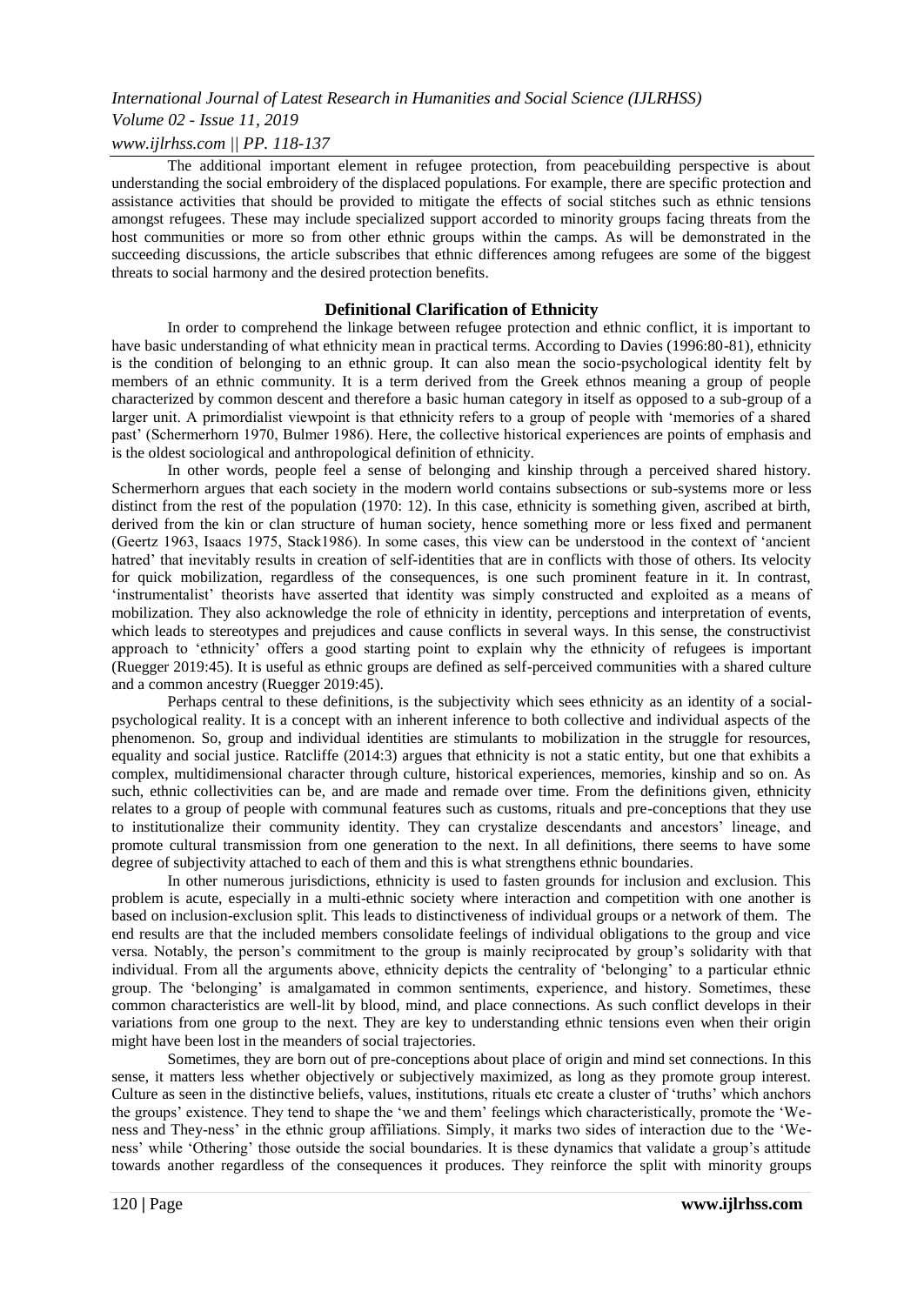*Volume 02 - Issue 11, 2019*

### *www.ijlrhss.com || PP. 118-137*

mostly receiving the inferior status from the larger groups that enjoy the dominance stature. This phenomenon permits struggle for possession of territory and language as means of maintaining group cohesion. The use of certain narrative in favor or against others becomes a common social construct. Based on the above, this article submits that [ethnic identity](https://www.sciencedirect.com/topics/social-sciences/cultural-identity) provides an alternative social classification system that, in itself groups people according to place, time and context-specific.

## **Theorizing Ethnic Conflicts in Refugee Camps**

Although most refugees will not rush to trigger violence based on their ethnic affiliations, when incited, this identity becomes a strong motivator. It becomes severe when ethnic marginalization becomes the tool for building resilience of one group against another. Protracted refugee situations arising from wars lasting more than five years without prospects of immediate solution complicates ethnic relations and compounds the problems (Crisp 2003). In fact, when conflicts remain unresolved for a long time, the United Nations humanitarian relief assistance activities start reflecting as though they are long term objectives (Kaiser 2005:352). This is so because other areas of state building such as democracy alone, have no guarantee to stability (Zakaria 1997). Bearing in mind this fact, the United Nations continues to offer assistance to displaced populations as a dimension to the bigger strategy despite the challenges faced.

The problem can be grave in ethno-plural refugee camps that mark a big gap in the needed inclusive peacebuilding. In the sense that, ethnic conflicts are fueled by a combination of identity based factors compounded by economic and social injustice (Harris and Reilly 1998:9 in Jinadu 2007:7). Wisdom for peace, puts pluralistic identity on the edge of active selection and contestation (Demmers 2012:124). Therefore, the safety of identity for the minority refugees depends on how UNHCR mitigates the aspect of including and excluding behaviors. Ordinarily, the narrative of exclusion and inclusion is embedded in the structures of communication, power relations, and institutional practices (Jabri 1996:134 in Demmers 2012:124). In this respect, the type of message given to refugees, inter-ethnic power relations established or embraced in camps and institutionalized control measures of protection itself by agencies, determines the level to which ethnicity creates tensions among refugees.

It is extremely important to reciprocate protection with control of these factors since it can be demonstrated that some refugee camps have been breeding grounds for ethnic conflict. Sometimes, criminal networks that have committed serious atrocities have been grown in the camp (Clark 2014:235). Other times, refugee camps have been viewed as crime practicing sites, rendering them as non-places of solace. Unchecked tensions which are entangled as "brought-in ethnic conflicts", gain momentum to explode to the detriment of camp social stability. These problems do not instantly blow into open conflict. One of the explanations being, refugees are generally viewed as ordinary people in extra-ordinary circumstances. This view placed on the heads of refugees, blurs out these illusive but crucial considerations to effective protection. They produce a gap in peace discourse that renders refugee camps as "peace deficit areas" of international arrangement.

Of course, the 1951 Convention definition of a refugee still stifles the shaping of alternative perspectives on the refugee protection and conflict. To some measurable extent, its definitional application still pulls back UNHCR"s efforts to actively position its formation to the international peacebuilding community. As such, UNHCR and host governments cannot easily demolish narratives that promote tensions in refugee camps without colliding with 1951 Convention principles. Meanwhile, Horowitz (1985) acknowledges the power of ethnic mobilization in permeating the fabric of society which can challenge the very existence of a State. Connor (1994) added that this could even lead to splinter groups fighting for their own identity. Lindstrom (1996) amplifies this by subscribing that ethnic groups have the ability to mobilize more easily and effectively than other collective players. By nature, ethnic conflicts are generally hard to resolve and might even become protracted (Kaufmann1996).

Davies (1996:89) added that when inequalities come from ethnic discrimination, ethnicity provides cohesive basis for mobilization. It is easier because of its subjective attachments through beliefs, language, rituals etc. Jinadu (2007:12) gives a reminder that ethnicity is a dynamic, manipulable and mobilizable political resources in conflict situations. According to Brubaker (2013:1) the unfortunate part of UNHCR work, is that it has three main contradictions; (a) the tensions between responsibility to protect and responsibility to ensure durable solutions, (b) the trade-off between bringing safety to people and bringing people to safety, and (c)the challenges of balancing practical compromise with adhering to general normative framework. The arguments above indicate that ethnic tensions are a very good and readily available resource for mobilization. Therefore, addressing societal divisions in the aftermath of violent conflict is challenging yet a necessary aspect (Huma 2014:213).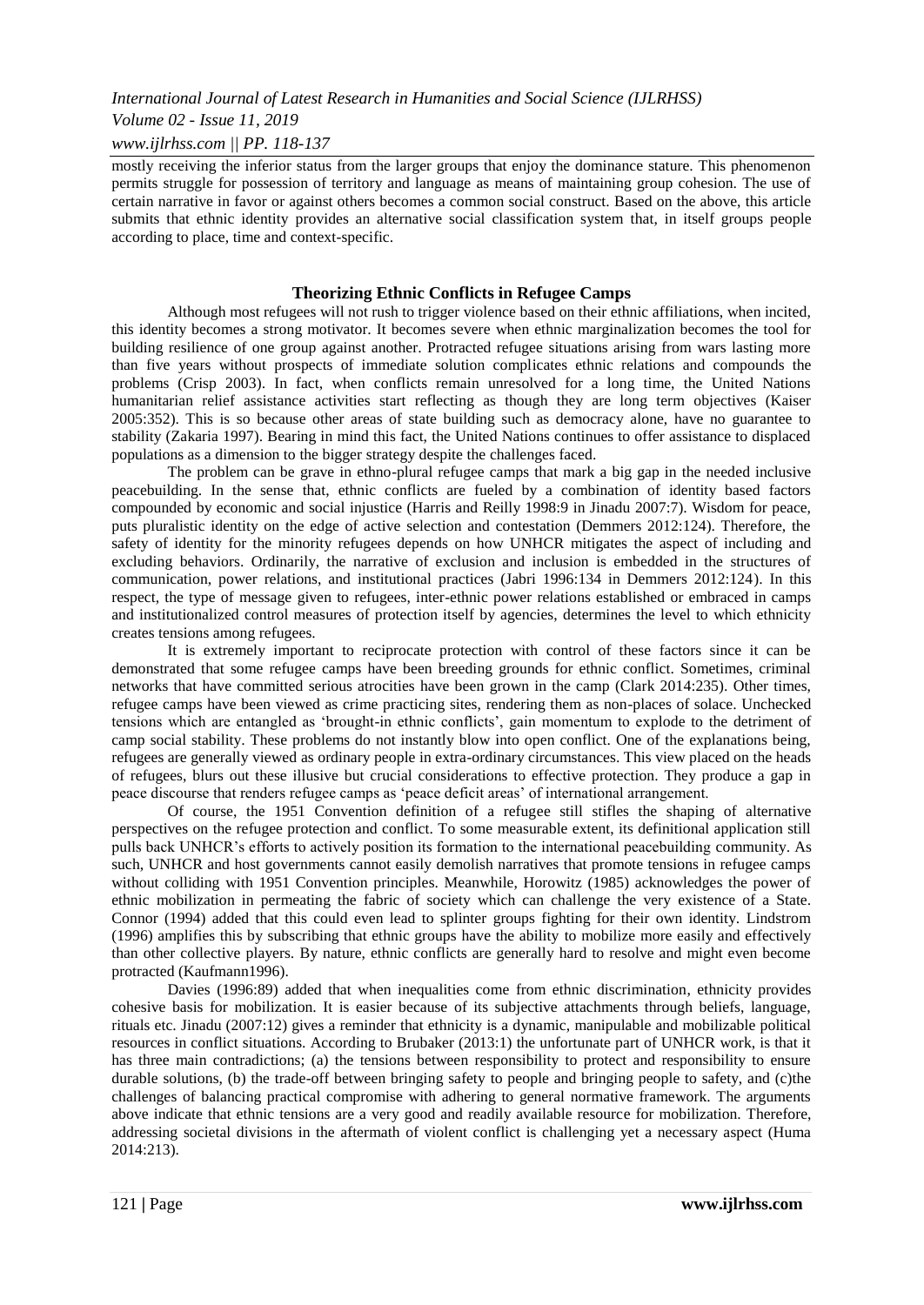# *Volume 02 - Issue 11, 2019 www.ijlrhss.com || PP. 118-137*

It is just correct for peace activities to be developed in a manner that inform part of UNHCR work. After all, it is reconciliatory steps that move societies from a "divided past to shared future". Building renewed societies is critical to reducing disparities between groups while promoting shared nationhood (Horowitz 1985:599). Even where ethnic politics promote democracy, democratization itself can become a recipe for ethnic mobilization if not properly handled (Welsh 1993). Especially that, violence in ethnic conflict is not elite driven but due to mass sentiments that propel it further. In such situations, what is required is conflict containment, which according to Askander (2003:25), refers to stopping recognized but latent conflict from developing into manifest conflict behavior. It is important because minority groups in refugee camps are more vulnerable than others. The minority refugees in this article should be understood as double sided in meaning. Thus, those refugees that are fewer in numbers by ethnic distribution in their home countries and retain their statistical load even in countries of asylum. Also, there are those that might be numerically more in countries of origin but less in refugee camps. For the purposes of illustration in this piece of work, minority refugees can fall in any of the two categories. For example, the Banyamulenge of DRC constitutes some of the minority groups in their country and they remained so among refugees hosted in Zambia. On the contrary, the Dinka is the largest ethnic group in South Sudan but might be the minority in Ugandan camps. As such, agencies providing protection to refugees should respond with sensitivity to these social stratifications in order to achieve meaningful protection and equality for all.

For example, to put a cap on the arguments regarding the vulnerability of minority groups, the Commission on Human Rights adopted in 2001, highlighted "the growing frequency and severity of disputes and conflicts regarding minorities in many countries. There are dare and often tragic consequences, and that persons belonging to minorities are particularly vulnerable to displacement through, *inter alia*, population transfers, refugee flows and forced relocation..." These trends have frequently created ethnic skirmishes in refugee settlements, occasionally turning violent, causing death and further displacements. It is against this background and aspiration, that the article advocates for not completely new approaches to refugee protection but reconfiguration of the response parameters. As UNHCR and national governments represent the international community in the support to refugee situations, some degree of international activism for appropriate responses is long overdue.

Notwithstanding the great successes recorded in the refugee protection in the past, the Humanitarian Policy Group Commissioned Report of September 2015, reported that forced displacement has continued to increase. In order to understand the protracted and persistent ethnic-induced conflict between refugee communities, the article has provided a brief recital of the recent clashes in camps. By implication, camp conditions can generate their own obvious problems that should be adapted into the protection framework for resolution. The partitioning of camps provides grounds of sustaining ethnic conflicts between groups. They begin to become boundary-generating tools, thereby complicating relations between the weaker and stronger ethnic communities. As refugees are classically isolated and considered inactive population by the circumstances, their first point of reactivating ancient ethnic skirmishes are the refugee camps. While it is fully acknowledged that refugee work is more of humanitarian in nature, it has to be protected from re-ethnicization and re-territorization by refugee behaviors.

When humanitarian agencies in the camps do not establish a control system, the off shoot of this, is a "refugee culture" which gradually starts to build up often among the youth categories. This emerging culture is not immune to embryonic split. It starts sprouting refugees along definitions of who is part of a particular group, and who is not. Where the refugee caseload is multi-ethnic, groups and ethnic identities are rapidly embraced as a tool to identify with, in which inequality between refugees becomes a normal image within humanitarian sphere. As earlier indicated, ensuing out of this, is the social hierarchy in which certain refugees are defined as the recipients of international preference. It becomes a replica of life in their home countries, where social relations are confined to stratified social, economic and political inequalities. Latently, the pattern of disparities between the people in the camp, and those who stayed behind is resuscitated and sustained through ethnicized mobilization. The characteristics of place, time, context, beliefs, norms, blood etc, become the defining tools for re-ethnicization and consequently re-territorization of the refugee community. Eventually, these subsets of the refugee community are stimulated into the occurrence of conflicts.

They are often rooted in power struggles and regrettably, many of the persons who face persecution in refugee settlements are members of the minority groups. These power relations are transmitted easily within the social relations compounded by newly created camp culture and longtime carried over inter-ethnic tensions from countries of origin. Sometimes, these cross-border refugee flows affect the ethnic balance of host countries. The fertility for remaking the ethnic dynamics is tied to the fact that many civil wars are fought along ethnic cleavages (Cederman and Girardin 2007, Sambanis 2001). Therefore, the likelihood that refugee flows will have ethnic character in them is quite high. When this happens, resuscitating old habits is not a matter of difficulties.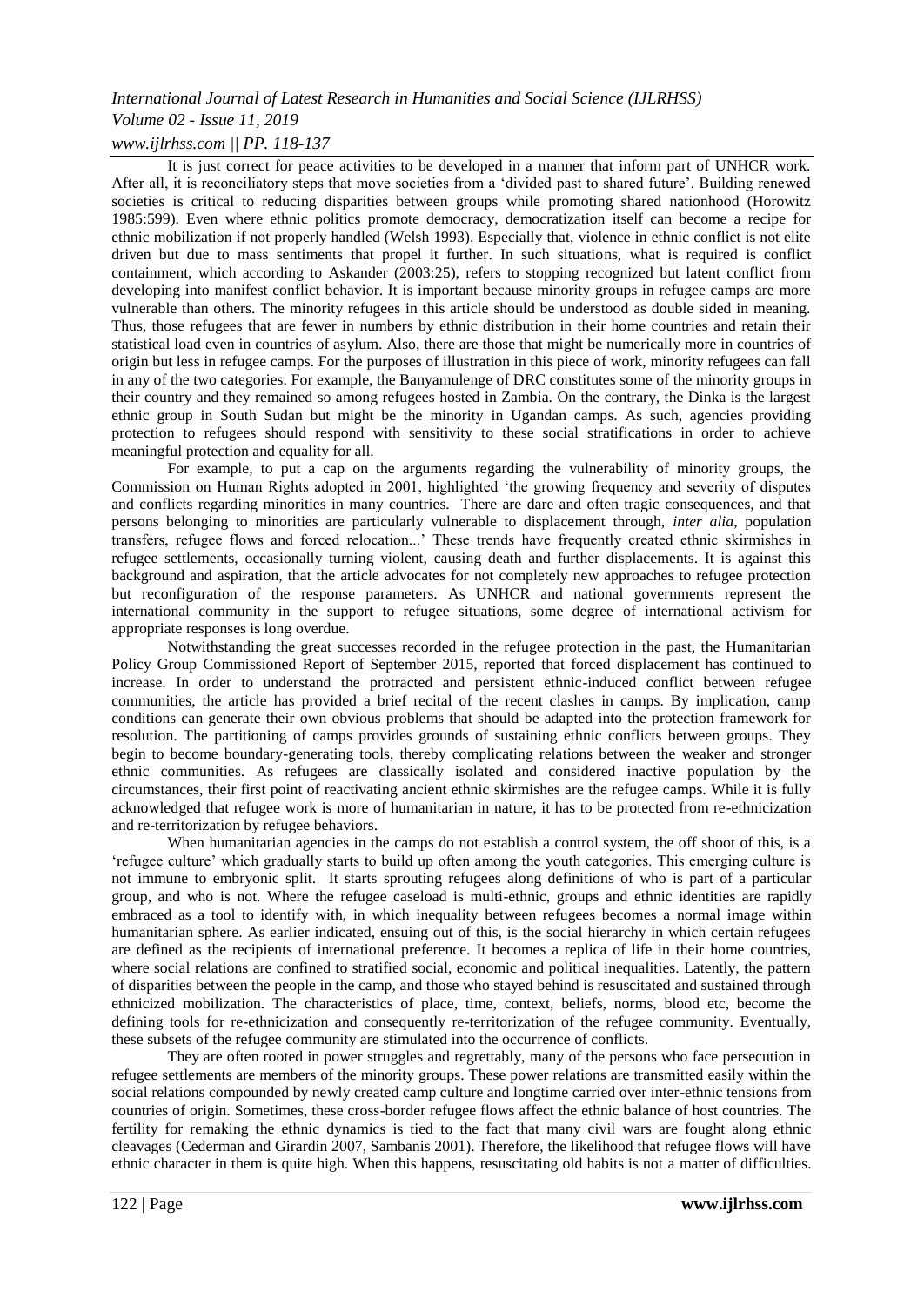#### *Volume 02 - Issue 11, 2019*

#### *www.ijlrhss.com || PP. 118-137*

Local ethnic groups spanning national boundaries with refugee producing countries become the immediate comrades of the refugee communities.

By implication, refugees will have ethnic kinship ties with one or more local groups (Cederman, Girardin and Gleditsch 2009). Sometimes internal tensions in camps can be handled using protection mechanisms, but ethnic kin groups in host communities complicate the protection parameters. As conflict meanders through cross-community human relations, feelings of inadequate fulfilment of basic needs and generated sensation of deprivation become the determinant of its level of violence. More often than not, these feelings are compounded by perceived inadequate protection activities that worsen the detested ethnic power relations among refugees. Importantly, in analyzing the effectiveness of protection measures, focus should not entirely be simply identifying the immediate humanitarian needs but to understand the complex ways in which they interact. The stakes are high as faulty or incomplete analysis may result in inadequate policies, protection and inappropriate solutions.

At worst, it can potentially fuel the cycle of displacement within the host country. For example, the reason for proliferated ethnic conflicts in Africa in recent years is because few modern states are ethnically homogeneous. This is why identifying the complex ways in which humanitarian needs facing refugees exist is vital to effective protection. It is meaningfully important to contextualize these complexities within some basic conflict theories. For example, John Burton (1987, 1990), one of the pioneers of the human needs theory, discusses that conflict is likely to be caused by the need for identity, recognition, security and other such human and societal values. This theoretical perspective is quite adequate to understand human behavior, as it provides a basis for the analysis and resolution of conflict. Also, it can be used to predict conflict and provide a guide to its prevention.

Therefore, the locational scenario as a solution is not sufficient, and only adds to an already conflictgenerating context. Burton argues that protracted conflicts are thus attributable to ignoring, suppressing or failing to promote revealed, and non-negotiable needs (Burton 1987). Thus, he argues that human needs are not for trading and can contrast sharply with interests that are negotiable (ibid). He attempted to draw the distinction in the level of negotiability between interests and needs. Fundamental to this view, is the idea that only arrangements that fully satisfy basic human needs can achieve sustainable prevention or resolution of conflict. It dwells on applications for mechanisms that attend more fully to the issues surrounding the dispute.

The appeal in Burtons" theory should allow UNHCR and national governments to establish new and mutually supporting relationships between the adversaries. In fact, Burton"s theory indicates that authorities hosting refugees are not precluded as the official security management organ of the State. This means that refugee hosting States should be in the lead in the securitization of camps. Succumbing or complying with refugee protection instruments should not block national authorities from taking decisive and definitive action. It does not substitute this role, because States bear the responsibility to protect. In this sense, aided conflict resolution must aim at determining such human needs and their value to peaceful co-existence in camps. Without coordinated efforts between UNHCR and hosting authorities, protection of refugees can continue to operate in a precarious and conflict-charged ethnic environment.

To complicate matters further, the propensity for humanitarian workers" getting trapped into ethnic orientation of refugee social relations become more approaching in their professional lives. When the staff employed to serve refugees are besieged into ethnic induced social relations, they automatically become the enabling instruments for a difficult path to durable solutions. In practice, solutions to conflicts would require making alterations to any structures, institutions and policies that create a mismatch between the importance of humanitarian aid in short term and the sustainability of peace in the long term benefits. This is one of the means of realigning them with promising prospects for the fulfilment of needs*.* In short, successful resolution of any conflict must involve satisfying those essential needs of the parties involved. Lack of alternative needs' satisfiers, perpetuates conflict and denotes ineffective approaches. This argument finds support in Burton"s human needs theoretical clarifications.

For instance, humanitarian empathy should reflect the presence of appropriate satisfiers which create non-conflictual pursuit of human needs. They should allow for the stimulation of enabled fulfillment of basic human needs such as identity, security, recognition, belongingness, choice and self-actuation. Of course, caution should be exercised as these factors exist within cultural prescriptions and social institutions that can challenge the very chances of succeeding. For example, Avruch and Black (1987) warned against perceiving human needs in isolation of cultural and other social needs. This is an important consideration in determining how basic needs dynamically interact with other social factors. But Burton subscribes to universal patterns of behavior that exist despite the dual inheritance system that combine social-cultural and genetic sources together. He perceives social-cultural desires as only consolidating the universality of the latter needs. Better understanding of the needs perspective should then focus on its attention to a set of collective psychological needs, already outlined above. These needs form the basket of elements that are critical to effective refugee protection.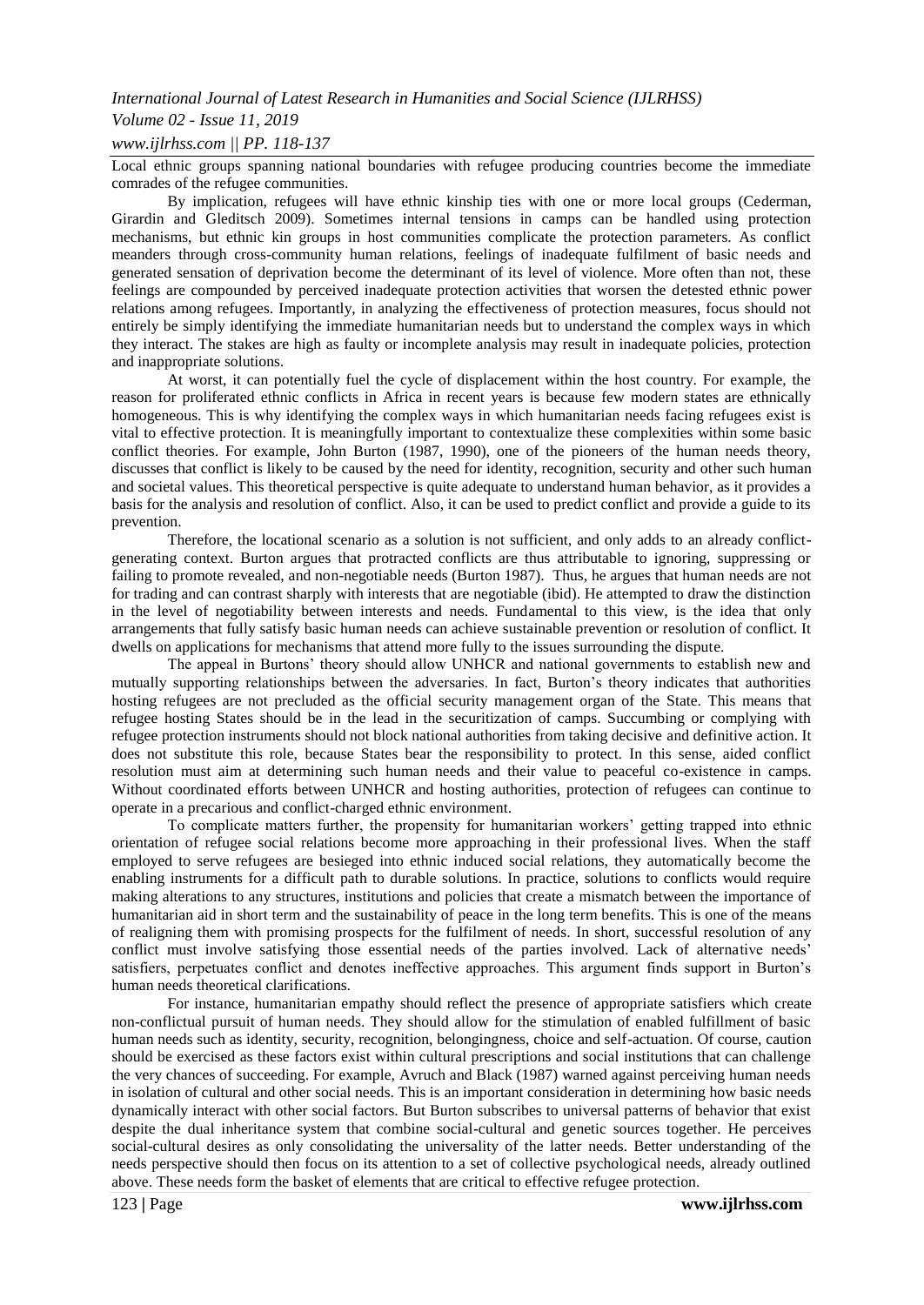# *Volume 02 - Issue 11, 2019*

# *www.ijlrhss.com || PP. 118-137*

Ignoring them justifies ethnic conflict to exist in the midst of UNHCR traditional refugee support. It can escalate even when UNHCR and its partners are supporting refugees with humanitarian aid in conformity to international standards. The consequences might be huge and can illuminate conflict with the approved national and international refugee support standards. This article therefore, prescribes that approaches to resolution of ethnic conflicts should be anchored on methodologies that are beyond mere provision of relief aid. From the inclusive peacebuilding point of view, crowded refugee population should not be viewed as cause for escalation of tension. Instead, refugee camps should be conceived as available pool of displaced humans for conflict transformation. Assuming that congested human contacts in camps always escalate and perpetuate conflict, is a dodge away from opportunities that can positively transform relations. It cannot be statistical load alone that stimulate conflict, but conflicting social stitches and economic inequalities that are at play.

Good practices facilitate the qualitative improvement of the universal institution of asylum, thereby more satisfactory and more durable. Doing so makes refugee protection more just and morally superior. This is achievable especially if it becomes the ultimate criterion for evaluating policies and practices within the international system. Those responding to refugee crises should not forget that numerous human needs are rooted in the biological conditions of humans. This means that satisfying them is culturally conditioned or socially determined. If not fulfilled, the feeling by minority ethnic groups is distortedly and mutilated towards conflict and refugee protection work becomes crippled. Once it happens on a large scale, refugee camps become conflict ridden, marking strained social relations among individuals and groups.

The contributory effect of UNHCR work to international peace and security mandate of the United Nations is immediately undermined. The theory of change here is that, human needs satisfaction leads to social harmony. Therefore, comprehensive refugee protection is part of the many approaches to achieve peaceful coexistence. Intervening agencies can mitigate conflict dynamics from all strategic social, economic and political viewpoints. It is important to holistically tackle refugee needs in a manner that prevents attitudinal and behavioral distortions. Ignoring this aspect, in turn, creates conditions that foment conflicts. It is a certain way of preventing personality imbalances which disrupt social accord. Going by Burton"s theory, it is the frustration over inadequate psychological needs that produces tensions among refugees. If not checked, the consequences affect the harmonious functioning of institutions that are according them protection.

In this case, once needs are made the basis of analysis and planning, ethnic conflicts will be easier to identify and handle among refugees. That is, exposing refugees to initial peace concepts while in camps would permit them to competently reflect on their situation. This would then lay the foundation for conflict-mitigating protection, a relatively smoother transition to post-conflict reconstruction and perhaps, to a more peaceful society. Unfulfilling the required needs is authenticating deprivation and fermenting latent conflicts into violent ones. Relative Deprivation theory by Johan Gultang (1958) is another tool to understand conflict in ethnically diverse refugee communities. It focuses on comparative deprivation in which one ethnic group identifies what it lacks in relation to what others have. It was instrumental and heavily applied in the social movements of 1960s and 70s aimed at achieving social change. Gultang argues that every conflict has a domain in which it occurs, and this could be intra-actor, intra-group or intra-society variety. Once it leaves the intra-domain, it breeds interactor conflicts that could involve bilateral or bi-polar variety. In a dramatic characteristic, these conflicts spill over to multilateral or multipolar typologies with many actors participating in it.

At grand level application, many civil wars involve ethnic groups seeking secession. In these cases, transnational ethnic ties could lead actors in one State to act in solidarity with their ethnic kin in another (Davis and Moore 1997, Moore and Davis 1998). The trend applies in refugee settings as well, especially when the kin ethnic group in host country has less patriotism for their country. As new refugees come through, it becomes a readily available social capital to exploit to serve their skewed interests against other local groups or host authorities. The repercussions can spill over to affect other groups of refugees, and dynamically spoil relations with local communities and their government.

To achieve safety for ethnic minority, UNHCR and host governments have to nurture an institution of asylum which is committed to satisfying critical basic needs. These efforts can imply that UNHCR and its partners are in total acknowledgement of the prevalence or occurrence of conflicts in camps. Humanitarian agencies can have opportunity to provide factual, objective and rational criteria for analyzing and evaluating situations of ethnic tensions in camps. It produces short-to-medium term benefits for refugees and long term contributory effects to the overall peace process in countries of origin. In fact, programmatic strategies should unveil any impediments overshadowing the implementation of protection activities which are peopled. Without robust and deliberate steps, UNHCR and host governments will continue experiencing ethnic conflicts in camps as demonstrated below. Conflicting social grids that exist among refugees cannot be sustainably resolved through the re-territorization and re-ethnicization of refugee camps.

On a global scale, millions of refugees are contained in camps which may be explored with a purpose of understanding social dissolutions and reconfigurations that are taking place. Coupled with this, the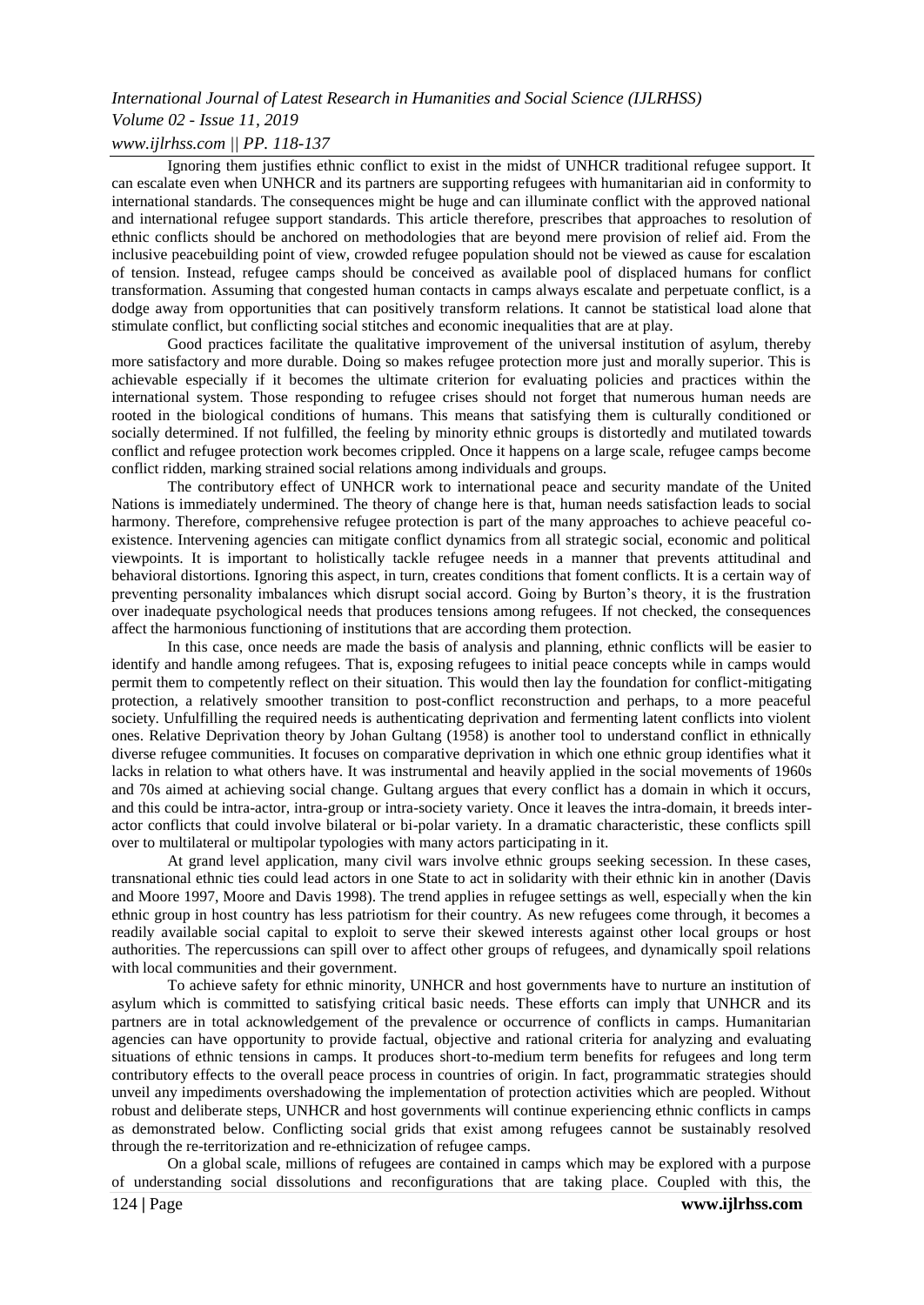*Volume 02 - Issue 11, 2019*

## *www.ijlrhss.com || PP. 118-137*

precariousness of camp life and how it is being de-politicized by humanitarian agencies working with refugees should be at the core of protection. For example, the discontents that emerge from migration patterns, heighten nativist sentiment among local populations and are the impetus for the "Sons of the Soil" movements (Weiner 1978). As Michael Brown (1996: 576) writes, '...the sudden influx of refugees can aggravate ethnic problems and further complicate the picture by changing the domestic balance of power." The arrival of Hutu refugees from Rwanda to Zaire (now the Democratic Republic of Congo), for instance, led to fighting among Tutsis and Hutus in the eastern provinces. Following these tensions, the DRC has been characterized by perennial tension between the indigenous people and the settlers such as the Banyamulenge. Other countries such as Uganda have equally been affected by ethnic tensions involving refugees they are hosting as illustrated in the succeeding chapters.

#### **Selected Case Studies**

While refugee movements do not necessarily trigger conflict, the selected case studies discussed herebelow remain instructive to UNHCR, host governments and other stakeholders on the propensity of ethnicity to trigger conflict in camps. For example, ethnic differences between the Congolese refugees in Zambia, accounted for the re-territorization and re-ethnicinization of their camps. The Banyamulenge were hosted in different camps from the rest of Congolese refugees who claimed to be indigenous or the real sons of the Congolese soil. In practical terms, these ad hoc solutions indirectly redefined the social relations in the camps. The indigenous Congolese refugees viewed the Banyamulenge as merely "refugees from Congo" because they had "no authentic sense of belonging" with DRC.

They were perceived as non-sons of the soil but "strangers" who found themselves in Congo at the time the country was going through violent conflict. These social redefinitions where not official but the approaches applied by national authorities in order to guarantee their safety, seemed to have "date stamped" these remanufactured identities. This reflects that the identity differentiations of Banyamulenge continue to remain a powerful social construct that defines an alternative path to their protection in countries of asylum such as Zambia. What began as Banyamulenge"s ordinary migration into Democratic Republic of the Congo (DRC) then the Congo Free State from Rwanda in 1885 has continued to haunt them through redefinitions of their identity.

The term Banyamulenge however grew into prominence in 1967. It was then meant to distinguish them from other pastoral ethnic groups living in the Mulenge or Itobwe area in South Kivu of DRC. Also, it was meant to distinguish them from Rwandan refugees, especially the Tutsi, who started migrating in 1959. It is the question of autochthony, which simply means "*who are the real sons of the soil",* which continues to distort Banyamulenge"s social integration. Constant autochthonous narrative, according to Jackson (2006:96) means an individual could be more or less than indigenousness. Such a narrative ignited localized violence that inscribed itself upward into regional instability. As simply put by Apter (1997), people do not just commit political violence without discourse, they need to talk themselves in it. The issue of autochthony which implies having close intimacy with a particular territory became the defining factor in people"s relations. Deceptively, they can easily spoil society through exclusionist narrative and politicians used it as secret weapon to play geo-politics among Congolese ethnic groups (Jackson 2006:102).

From time to time, it remained a powerful social concept that defined someone's access to State resources, land rights, and citizenship rights (Geschiere 2009: 322). Being Tutsi pastoralists, the Banyamulenge consolidated the "belonging" to the high-lying plateau of the Itombwe region of South Kivu (Totberg 2003:65- 66). Beginning in 1959, large numbers also came to the region when fleeing violence in Rwanda (Minority at Risk 2004). As indicated by International Crisis Group (2003:2), this history provided a foundation for the strained relations between indigenous Congolese citizens and the Banyamulenge. Unlike the Hutu whose visible migration is believed to have been triggered by the 1994 Rwandan genocide, the Banyamulenge lived in the Itombwe plateau long before the advent of colonization. Furthermore, for geopolitical and historical reasons, the Banyamulenge showed a propensity to fragment that has no equivalent among the Hutu.

One would wonder if the whole trajectory of Banyamulenge was a period of cumulative error or not. Following systematic violence against them in DRC, they emerged as Rwanda's most trustworthy allies in the years following the genocide. They were key players in political circumstances that led to the renaming of Zaire to Democratic Republic of the Congo – DRC (Banks et al 2009). Shortly after these political transformations, the Banyamulenge"s strategic faith continued with the formation of their own faction in which they held important positions (Rotberg 2003). They were a breakaway force from the alliance that fostered political change in DRC. During these developments, the conflict between Banyamulenge and the Congolese security forces continued.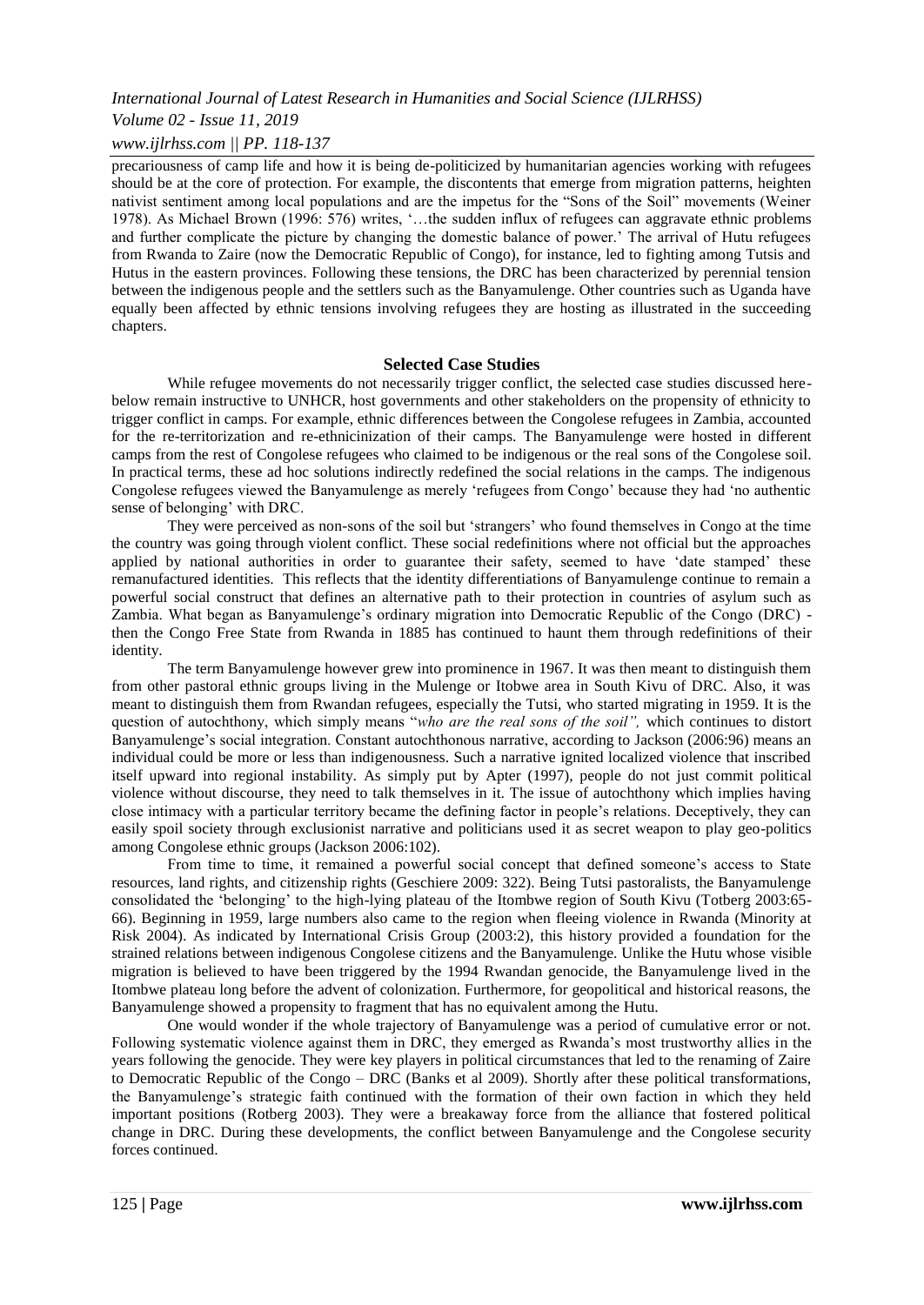# *Volume 02 - Issue 11, 2019 www.ijlrhss.com || PP. 118-137*

As things advanced, there were aggravated anti-Tutsi feelings among the native Congolese as the peaceful co-existence crumbled. The rift deepened and the Banyamulenge were "remanufactured" through exclusion as 'strangers' or 'those who must go home' by autochthones or the 'authentic' natives. Kaufman (2001) prescribes ethnic hostility, ethnic fears, and the opportunity to mobilize and fight as preconditions in the formation and accession of autochthonous tensions. Perhaps, Kaufman"s argument squarely fits into the ethnic trajectories of the Banyamulenge. They do not have to occur in any particular order to trigger feelings of exclusion. Peter Geschiere, one of the most prolific scholars on the issues of autochthony, views identity struggles as "the flipside of globalization" because of its global spread (Geschiere 2009: 322). He argues that globalization had triggered "a return to the local" as illustrated by perennial struggles for excluding "strangers". Simply, "emerging from the soil" accords someone with a supposedly indisputable historical link to a particular territory (Ceuppens and Geschiere 2005). Polarization and fragmentation against images of unity for national consciousness is the end result (Bøås 2009).

As early as 2002, there was inadequate literature on the potential role migration played in contributing to internal conflicts (Sambanis 2002). The "sons of the soil" slogan potently keeps communities at arms-length with each other, as illuminated by the case of DRC conflict. While the causes of instability in DRC might be multi-variety, there is partialist view that they are rooted in the nationality issue of Banyamulenge (Emizet 2000). As nodded by (Brubaker 2004:65), the practice of autochthony has both formal and informal characteristics - sometimes presented as an "international conspiracy". But the complex web of uncertainties concerning citizenship is equally a factor (Bøås 2008). Stephen Jackson"s (2003:247 in Ceuppens and Geschiere 2005:395) argues that eastern DRC in the late 1990s became "*. . .*a breakneck chase to exert control over fluctuating identity categories". He attributed them to dazzling vortex of identities with ever-changing names and historical claims. Brubaker (2004: 116) notes such claims are instrumental in altering the existing identities, drawn between "autochthons" and "allochthons". A "son of a particular soil" may not have an outright access to resources but it entitles the person to enter the struggle for resources (Mamdani 2002: 505).

As rightly put by Abubakar, in the post-colonial epoch, only those ethnic groups that are considered 'indigenous' could claim full citizenship rights with access to land and local power (Abubakar 2011:11). This is what has kept Banyamulenge in constant struggles against marginalization. They are always being in the history of non "sons of the soil" or strangers, therefore non "authentic" Congolese group of people. In this way, autochthony claims can sustain ethnic group identities which, according to Adejumobi are transformed from 'groups in themselves' into 'groups for themselves' (Adejumobi 2005). Simply, identity struggles can either bond or bridge communities under dynamic circumstances. For example, the indigenous Congolese refugees in Zambia perceived themselves as not equal in legal status with the Banyamulenge. They felt that the history of the "non-authentic" Congolese merely bridged them to the natives. As such, the rise of Banyamulenge"s strategic faith continued in the years that followed. This point is critical to the idea of descent rather than attachment to territory or political obedience. It manifests in the contested formation of social solidarity (Clapham 2006: 99).

In the context of forced migration, bonds with indigenousness or with natives, creates peculiar protection needs for affected groups of refugees. In this case, refugees *bonded* with indigenousness were enjoying social harmony while the Banyamulenge who were merely *bridged* with the natives felt insecure in the camps. Occasionally, these circumstances compelled humanitarian agencies to draw assistance along these social trajectories. For instance, the Banyamulenge refugees received international assistance based on their ethnicity (Tutsi) and geographical claims through physical separation from the "bullies". With no immediate option to deal with the agitated co-existence, the approach was done at the expense of individual and national patriotism which are lost in the identity struggles. Evidently, the potency of autochthony to produce new transnational forms of community-building has been part of Banyamulenge refugees in Zambia. Therefore, this article subscribes that re-territorization and re-ethnicization of refugee camps is not so much of what matters. Rather, it is the question of how protection tackles the ongoing redefinitions and reformulation of community identities more effectively.

Zambia ratified the United Nations Refugee Convention (1951 Convention) in addition to signing the 1967 Protocol, as well as being a State party to the 1969 OAU Convention. At country level, the country enacted a Refugee Control Act of 1970.This implies that, as Banyamulenge were granted refugee status by national authorities, it authenticated their nationality and granted status upon them as Congolese refugees and not refugees from Congo. Unfortunately, this validation was being challenged by internal conflict that dissected the refugee caseload and its social tranquility. Such, an attitudinal image was created amid the existing government policy that mitigates security risks associated with hosting refugees from different sides of the same conflict. The policy was applied to safeguard the rights of every refugee, including those with entrenched ethnic differences, hosted in different camps (Brosche and Nilsson 2004:20).

Following this context, the Banyamulenge were exclusively encamped at Mayukwayukwa Refugee Settlement of Western province while others remained in Meheba Refugee Settlement in North Western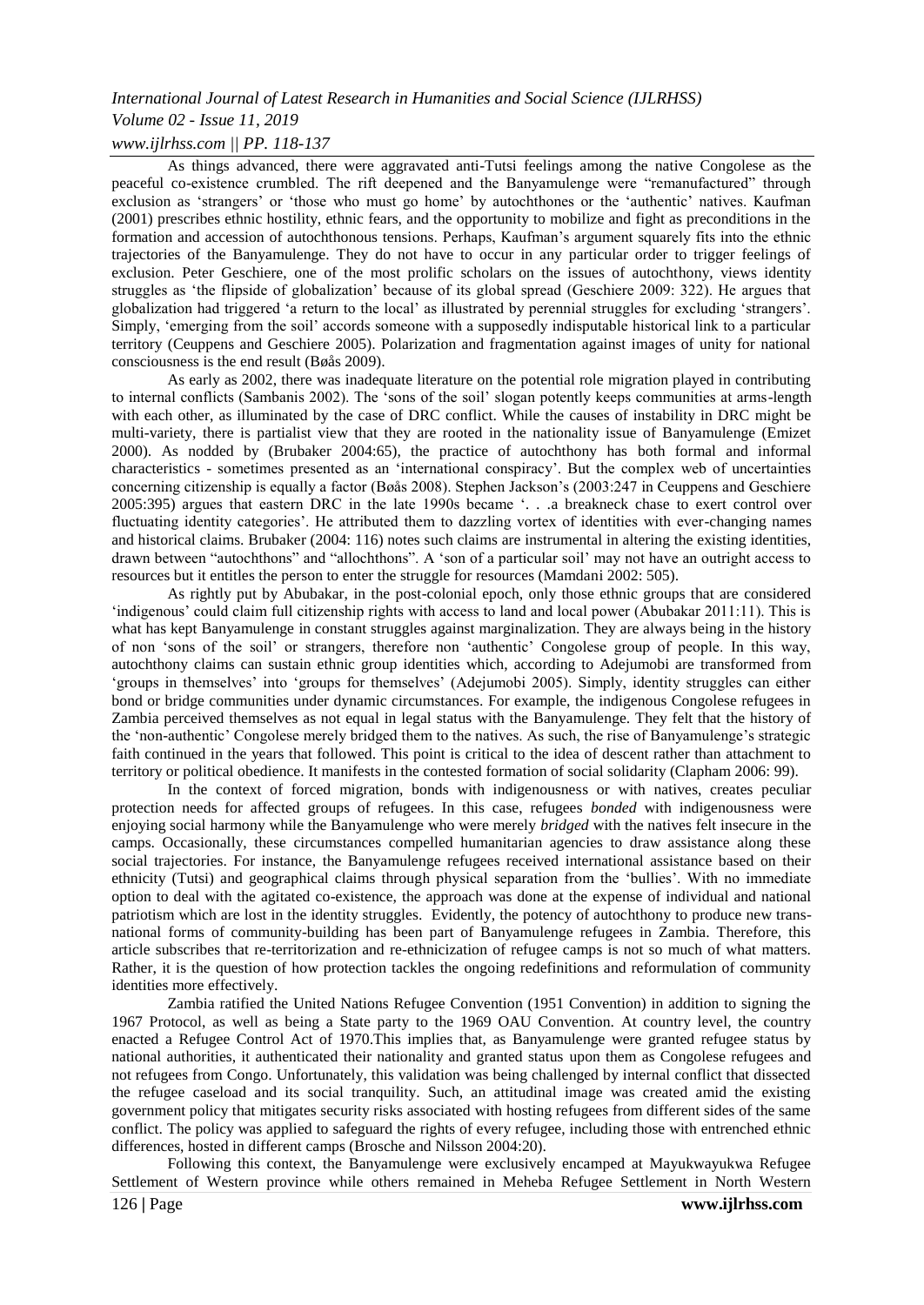#### *Volume 02 - Issue 11, 2019*

#### *www.ijlrhss.com || PP. 118-137*

province of Zambia. They could not be protected inclusively with other Congolese ethnic groups, who by default were the autochthones or "non – strangers". It should be noted that most of the Congolese refugees in Zambia had left the DRC after 1994 and the trend continued thereafter though on small scale (World Bank 2015:13). By 2014, Zambia was hosting 18, 803 from the DRC, among them Tutsi, whose rights were also enshrined in the 1948 Universal Declaration of Human Rights, the 1951 Refugee Convention as well as the 1981 African Charter of Human and Peoples" Rights, among other instruments. These are very important instruments which granted them absolute protection according to international standards. But when these instruments cannot offer in-camp protection to the threatened minority groups, the immediate remedy is relocation according to the Refugee Officer interviewed by the author at Mayukwayukwa Refugee Settlement in October 2013).

However, the initiative was problematic from peacebuilding perspective because it demonstrated the weak interface between relief and social rehabilitation in camps. In the absence of conflict management strategy, hostility is reproduced through people"s and institutional every day acts. Children born in protracted refugee settings are engulfed into us-them split. This means that reconciling rival communities requires more than money because of psychological, spiritual and cultural determinants of violence (Pugh 1995). In his works, Alex De Waal, highlighted the nature of Hutu refugee camps in eastern DRC after the 1994 Rwandan genocide. He states that the camps were taken over by Hutu extremist forces, who used them as launch pads of their attacks against the new Tutsi- led government in Rwanda. In reaction, a counter Tutsi-led anti-Congolese government rebel movement overran the camps in 1996.

Additionally, in his book, *"The Rwanda Crisis: History of Genocide,"* Gerald Prunier amplifies the findings by De Waal by recounting the 1.2 million Hutu refugees who entered DRC and took charge of the camps with a view to attacking Rwanda (Prunier1995:374)**.** *Oxfam Briefing Paper Number 167 of 22 January 2013* indicated roughly 375,000 Malians fled their country into the neighboring Burkina Faso, Mauritania and Niger. The refugees belonged to various ethnic groups such as Tuaregs, Arabs, Fulani, and Songhai, coming from both towns and villages with a variety of backgrounds. These complex hierarchal social relations within and between groups affected how refugees organized themselves in camps.

For example, some groups were refusing to share living space and facilities with others (OXFAM 2013:7). The humanitarian community lacked solid strategy to ensure that the specific needs of vulnerable groups were taken into account in camps" emergency programmes (ibid:11). Furthermore, the report indicated that refugees made requests that different ethnic groups should not mix in food distribution queues. This means that refugees took a dismissive tone to international standards on their situation. In her 2019 research findings on *conflict dynamics in the Bidibidi Refugee Settlement in Uganda,* Irene Dawa pointed out that despite the peaceful co-existence among the refugee community, isolated cases of ethnic conflicts existed. The conflicts took place amongst South Sudanese refugees whose social relations were mirrored along the partisan ethnic allegiances of the ongoing conflict in their country.

The researcher noted that the politicization of ethnicity was the defining feature of the war in South Sudan. The research findings gave a flashpoint that the larger proportion of the refugees perceived the Dinka ethnic group as accomplices to the government"s commission of crimes against them. As a result, Dinkas were singled out and isolated from the rest of the South Sudanese refugee community. The research further established that tensions over the Dinka presence had occasionally resulted in direct violence – not only in Bidibidi, but also in the Rhino Refugee Camp, as was the case in June 2018 (Dawa 2019). This means the exiled communities lacked a unified "refugee" identity (AAH, 2017). Using social media outlets, refugees had access to information about what was happening in South Sudan and these impacted refugee relations in the camp. Notably, poor social affairs between the Dinka and Nuer became the result of these fragmented relations (AAH, 2017, World Vision, 2017). These tensions speak to the ethnic differences, packed with violence on both sides of the aisle, with each group seeking to dominate the other in the face of humanitarian agencies.

Without effective conflict transformation mechanisms alongside humanitarian response, it can convincingly be presented that it is almost impossible to cleanse refugees off their grievances as they enter countries of asylum. Also, in May 2018, Danish Refugee Council / Danish Demining Group produced a report on the *Rapid Conflict Assessment conducted in Kyaka II Refugee Settlement in Uganda.* Important to this work, was the report's highlight of ethnicity as a factor in triggering conflicts between old and new arrivals. As such, the report recommended robust research on the dynamics of various ethnic communities in the settlement in order to bridge ethnic divisions that permeate relations amongst refugees. Also, to interrogate how ethnicity is fragmenting the role of community leaders in promoting harmony within the settlement (Danish Refugee Council / Danish Demining Group 2018). This is important because refugees are not simply the unfortunate byproducts of war, but may serve as catalysts for conflicts (Atim 2013:6).

In this regard, refugees are a group of vulnerable mobile community that create insecurity at any stage of their mobility.On 21 June 2018, Xinhua media outlet in Uganda produced a story headlined *UN condemns*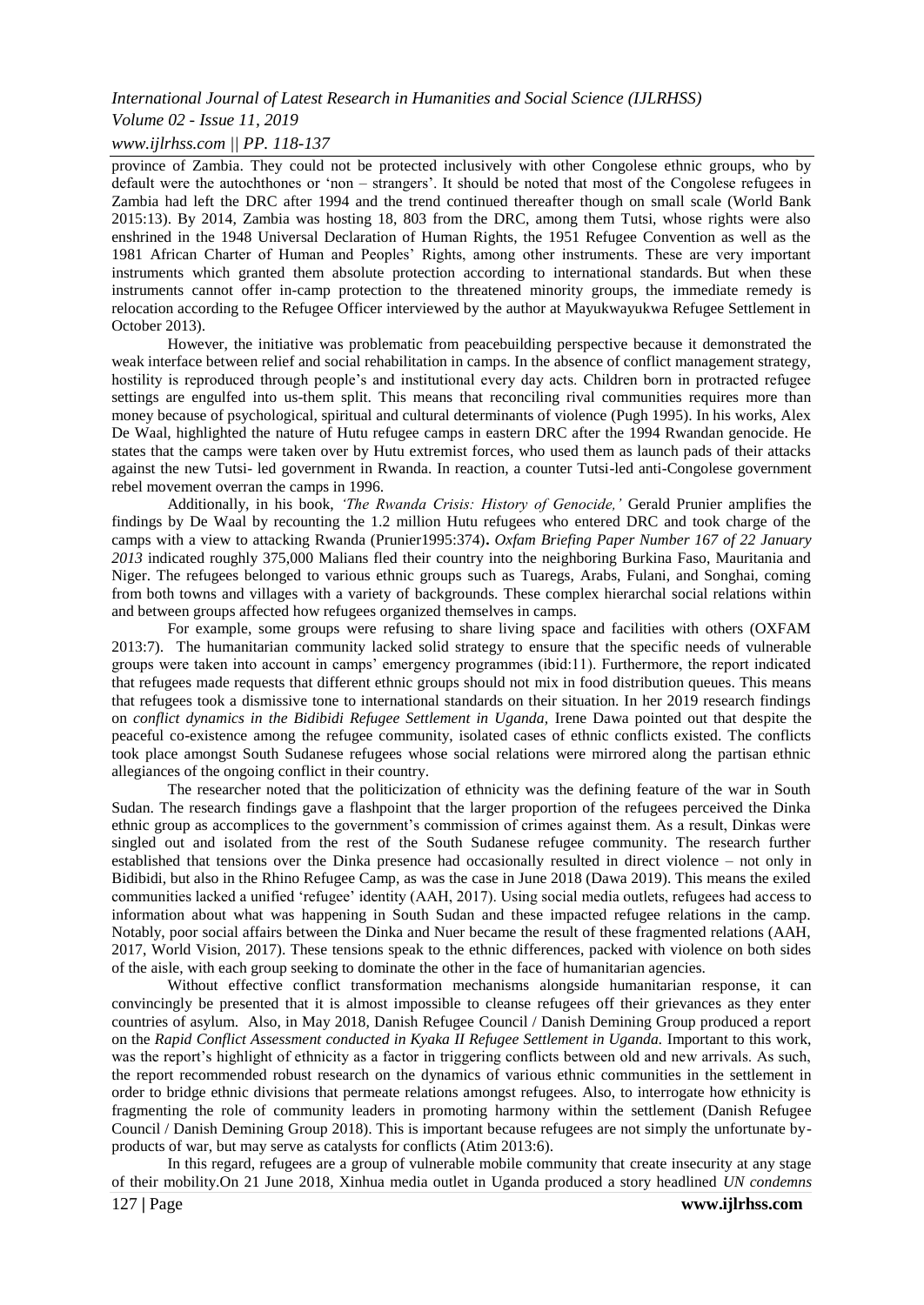# *Volume 02 - Issue 11, 2019*

# *www.ijlrhss.com || PP. 118-137*

*deadly ethnic violence in South Sudan refugee camp in Uganda.*The report was in reference to UNHCR statement that the UN refugee agency had regretted the tragic loss of life that followed a scuffle between two male refugees of Dinka and Nuer tribesmen at Rhino Refugee Settlement in Arua district on 17 June 2018. "The acts that caused these deaths and injuries are criminal and the perpetrators must swiftly be brought to book in accordance with the laws of Uganda," said UNHCR Representative in Uganda. The four Dinka tribesmen were killed in clashes with the Nuer following a dispute between two male refugees while watching a World Cup football match on television at a recreational center. The media quoted the Ugandan police as also alleging that one of the males left the center and when he returned he found that the other had taken his seat. This prompted a heated argument between the two, which led to the fight that in turn sparked off a series of violent attacks in different villages in the Settlement.

While such incidents do not necessarily represent ethnic animosity in every refugee setting, they pin point to the entrenched divisions carried along population dislocations which remain alive even in areas of refuge. In response, UNHCR Head of Sub Office worked with Uganda national police and other humanitarian agencies to relocate the affected refugees to a nearby school for safety. Again, the concepts of re-ethnicization and re-territorization of the camp, was the immediate solution. The police intensified the patrols of the camp and school premises to ensure the safety of the refugees, particularly women and children and humanitarian workers. The situation highlighted some gaps in the nexus between protection and peacebuilding. In fact, Atim (2013:4) indicated that the problem of human displacement in Africa is large and possibly growing in scale. Her work established that a great deal of qualitative evidence suggests that the situation of Africa's displaced people is becoming increasingly problematic.

This situation has not spared even those who succeed in escaping from their country as they are unable to find a safe refuge in other states (Atim 2013:4). Protection for peacebuilding is what is required through methodological prudence to comprehensively protect the rights of refugees. This is not absolutely an issue in the armpit of UNHCR and refugee hosting countries, but the entire international human rights system. So, a refugee is not only a subject of humanitarian situation but a political participant as well. The case studies have demonstrated that side step policies on conflict management in refugee camps cannot adequately support peacebuilding processes. Actually, they tend to amputate the very essence of the institution of asylum in the search for durable solutions. Simply, rethinking new approaches should be galvanized within the existing protection framework, which can de-incentivize ethnic conflicts in the camps. Without control mechanisms, refugees will continue to trigger violence as argued by Clark (2014:235), that refugee settlements can easily become breeding grounds for armed rebellions and criminal networks responsible for serious atrocities.

In fact, they create grounds for discrimination and exclusion of some groups by others in times of crisis and difficulties (Kamlian 2005:98). It leads to ethnic conflicts that are based on identity and residence (Vlassenroot 2002:501). The Banyamulenge case is a classic example where identity and location of residence are the defining tools on people"s relations. Yet there is limited systematic understanding of ethnic conflicts in refugee camps and how UNHCR and host governments respond to these situations. The article argues that ethnic power politics in the country of origin are determinant for the onset of ethnic conflict among refugee influxes. Statistical analysis and studies have shown that minority or marginalized ethnic refugees are particularly prone to conflict if they feel sidelined. It is the deepened feeling of insecurity and deprivation among the minority groups that propel them to violent conflicts. For instance, David Francis (2006:3) argues that continental Africa lacked unity among its people. This is so because variables such as language, culture and race are not commonly unified.

He attributed disunity to diverse ethnic groups, religious and historical backgrounds that came with differentiated colonial administrations (Francis 2006:3). To date, these situations all continue to undermine collective solidarity, thereby affecting prospects for durable peace, long term stability, social progress and sustainable development (Francis 2006:3). By all measures, they have continued to create ethnic enclaves that deepen social divisions both in camps and non-refugee hosting sites. For UNHCR and national government hosting refugees, it is important to tip from absolute humanitarian paradigm to protection for inclusive peace that support transitioning from chaos to orderly recovery.

# **Protection for Peacebuilding**

The disjuncture between peacemaking processes in countries of origin and protection culture in asylum countries, isolates refugees from the affairs affecting them in their countries. In fact, it is by itself an act of promoting the notion of "distant nationalists", who have nothing to do with the perpetrators of their misery or incapable governments failing to protect them. As such, the refugee camps remain "peace deficit" areas because they are largely perceived as falling outside the mainstream international cooperative peacebuilding structure. Increased insecurity associated with refugee presence both in hosting communities and their camps exacerbates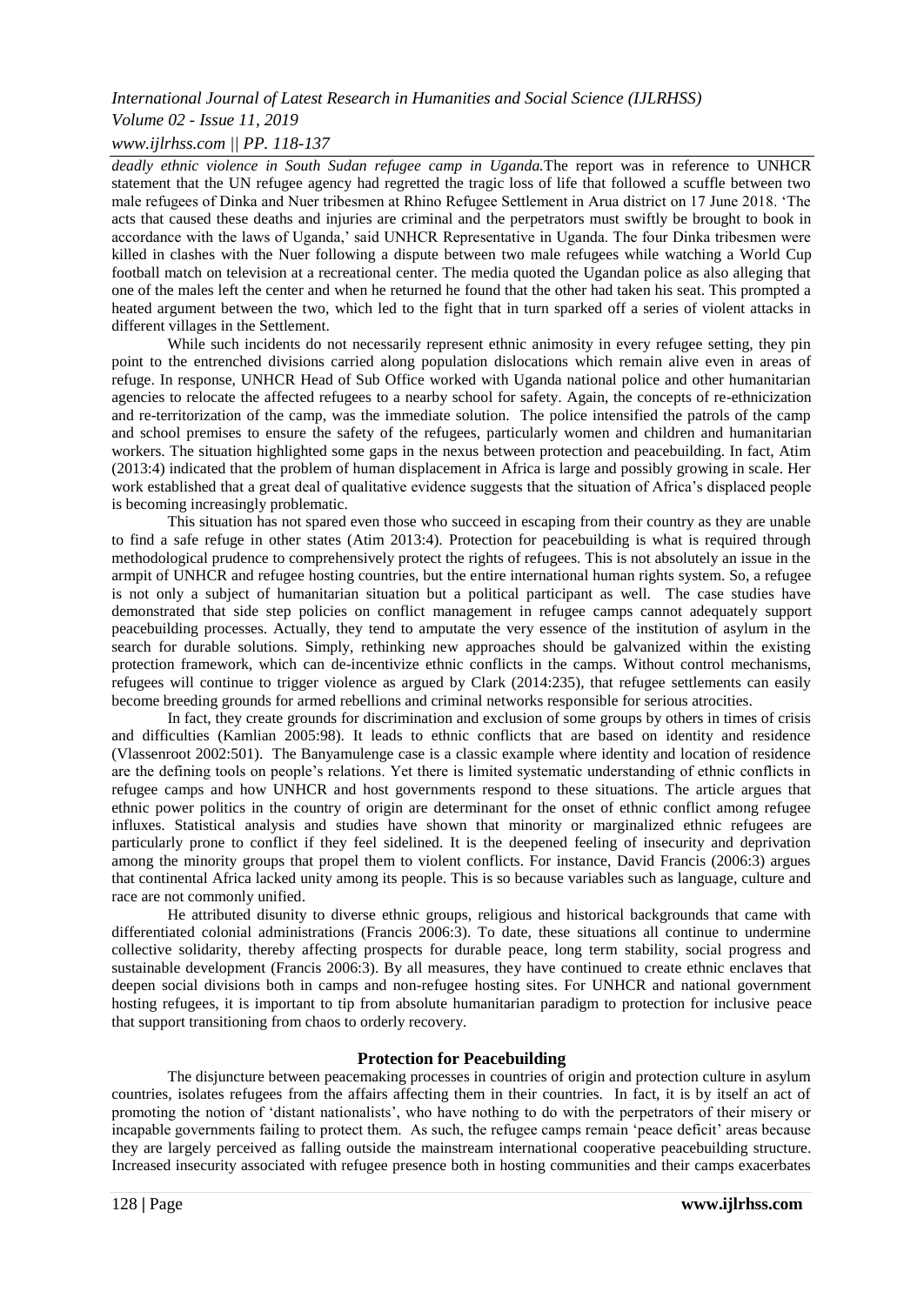### *Volume 02 - Issue 11, 2019*

### *www.ijlrhss.com || PP. 118-137*

this deficit. Meanwhile, numerous research literature on civil conflicts have also indicated that forced population movements have been underwriting regional clustering of wars. The role in clustering conflicts comes with refugees' influence on political tensions both in the original and receiving countries. Therefore, durability of protection should not be entirely determined by the mass numbers of refugees returning home. But more importantly, be measured in combination with the quality of peace values inculcated in the returning populations.

By so doing, UNHCR and refugee hosting governments will have significantly contributed to transitioning returnees for peacebuilding purposes and sustainable recovery. While ad hoc mechanisms such as ethnicized protection are still a viable option in short-term, assessment of their durability should guide the future refugee protection policies. This is important because these initiatives have to be reinforced to support social transformations especially in the African context. Of course, the single-factor theory cannot account for the variation we see in the incidences and intensity of ethnic and internal conflicts in the camps. The truth is that conflicts were often complex and multi-layered and their causes can broadly be categorized into structural factors, accelerators and triggers.

While acknowledging these complexities and multi-layers, there are some tools that can be used to mitigate ethnic conflicts in refugee camps. For example, the United Nations General Assembly Resolution 1510 of 12 December 1960 brightened the need to eliminate elements of discrimination among societies. The world leaders ratified the International Convention on the Elimination of All Forms of Racial Discrimination on 21 December 1965 (Schwelb 1966:996). Furthermore, in its preamble, the Council Directive issued by the Council of European Union in June 2000 states that; *"the right to equality before the law and protection against discrimination for all persons constitutes a universal right recognized by the Universal Declaration of Human Rights, the United Nations Convention on the Elimination of all forms of Discrimination Against Women, the International Convention on the Elimination of all forms of Racial Discrimination and the United Nations Covenants on Civil and Political Rights and on Economic, Social and Cultural Rights and by the European Convention for the Protection of Human Rights and Fundamental Freedoms, to which all Member States are signatories".*

In 2002, former United Nations Secretary General Kofi Annan said "what begins with the failure to uphold the dignity of one life all too often ends with a calamity for entire nations". Borrowing from his words, this article acknowledges the slenderness of social repair in refugee camps but durable remedies for the displaced populations should involve more than finding legal solutions. In her report on *New Issues in Refugee Research: Research Paper Number 245* of October 2012, developed for UNHCR Policy Development and Evaluation Service, Jane Elizabeth Lawson did indicate that every year more people get displaced as old problems remain unresolved and new ones emerge. She established that even in areas of displacement such as refugee camps, these people often find themselves surrounded by other conflicts which spill over from the major conflict causing their flight. They might cause conflicts with host communities, rivals living side by side or resulting into other ethnic divisions. These trends are reflective of more people being displaced as opposed to repatriation. Therefore, there should be methodological adjustments to the approaches to mitigate conflicts and nurture a culture of peace amongst the displaced for societal healing.

The imparted knowledge among refugees should form part of the strategy upon return to countries of origin. When protection framework engages refugees in peace activities, it supports the notion of bottom-up recovery process. The unfortunate side of this story, is that the link between refugee peace programmes and post-conflict community peacebuilding is largely unknown (Lawson 2012:1). However, few good example of peace programmes include the Moral Brotherhood and Neighbourhood (MOBAN) in Nakivale refugee settlement in Uganda. MOBAN started after individuals received training by the Jesuit Refugee Service using UNHCR"s Inter-Agency Network for Education in Emergencies Peace Education Programme - PEP (ibid:3). It focused on livelihood, mediation, leadership, peace education, and mobilization and sensitization (ibid). Such initiatives consolidate perceptions that participation in camp based peace programmes does not only contribute to the overall social cohesion within camp environments but heal war traumas (Obura, 2002 in Lawson 2012:6). That is, peace programmes are a form of psychosocial intervention (ibid:6).

In theory, UNHCR acknowledges that education for peace, cooperation, conflict resolution and reconciliation are all prerequisites for the durable solution of repatriation and reconstruction efforts (UNHCR, 1995:53). The discourse further states that empowering institutions such as elders" councils, equipping refugees with skills for conflict resolution, peacemaking and administration of justice is needed to rebuild social society (Juma and Suhrke, 2002 in Lawson 2012:6). Refugees can use the knowledge, skills and social networks gathered while in exile to develop strategies for rebuilding a society both socially and politically (Black and Koser 1999:235 in Lawson 2012:6). In addition, psychosocial therapy should be an integral part of the peace package accorded to refugees. It supports a healing process that connect the psychological aspects of someone"s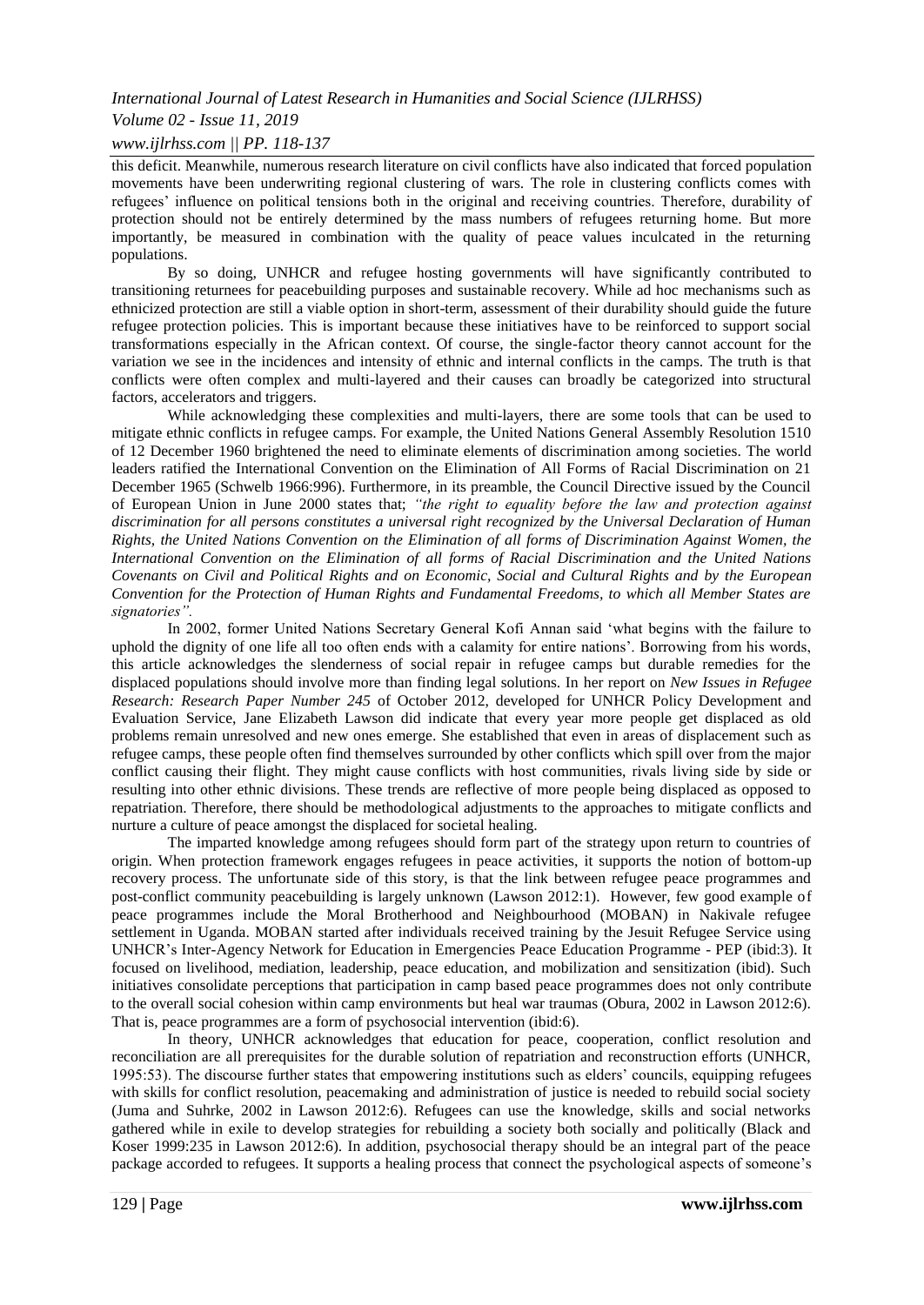# *Volume 02 - Issue 11, 2019*

## *www.ijlrhss.com || PP. 118-137*

experiences - thoughts, emotions and behavior in relation to his or her wider social experience such as relationships, traditions and culture (PWG 2003:1).

In general, peace programmes in camps can be multi-purpose, saving to instill confidence in refugees to return home, and facilitate peaceful co-existence with host communities and other refugees of different ethnic orientation. Additionally, they support returnees" connection with their communities as active participants in searching for sustainable peace. But strategies to operationalize the intended outcome are directly prevented by three additional themes; (1) programme identification and design; (2) implementation standards and; (3) measuring impact. Overall, Lawson"s data revealed that refugee peace programming is influenced by host government"s and individual interests of service provider organizations. This means that, within the traditional protection framework, there is room for developing localized conflict management structures in the camps.

This article has evidenced ethnic conflicts in refugee camps to date and has also highlighted the general agreement by the international community to have peace nurtured refugees. However, initiatives to bridge refugee protection to the international peacebuilding community, has not been consolidated beyond indictment of war criminals. This leaves out the critical mass both among refugees and IDPs, thereby missing the opportunity to maximize the peace particles that exist in them. Without protection for peacebuilding tactics, the results are seen in remanufactured group of people, dismissive of what caused their flight through behaviors that perpetuate it in the camps. It also indicates a flawed system, full of gaps in transitional justice, incomplete and non-inclusive peacebuilding in countries producing them. The far reaching consequence, is the incapability to mobilize social capital from every person affected by the conflict.

These are important points of departure from the traditional refugee protection practices to a more peacebuilding oriented approach. For example, Bulcha (1988) cited in Siddiqui (2011) argues that much of the academic research conducted on refugees, particularly in Africa, addresses itself with problems of asylum and protection and less on the conflict dynamics. Thus, in this work, it is argued that contemporary conflicts are largely driven by private conflict industrialists whose motives are at variance with ideals of humanitarianism. For instance, the bi-polar ethnic set up in Rwanda had serious security implications for the whole of Great Lakes region (Reyntjens 1999: 244). Over two decades have passed since the Rwandan genocide, but the remnants of this genocide have continued to undermine the potency of the Great Lakes region to deal with the conflict in the Democratic Republic of the Congo – DRC easily. While Suhrke (1998) views refugee regime as something associated with collective fiasco, manifesting as a symptom as well as a cause of armed conflict, there is room to engage refugees more appropriately.

The fault line is anchored on the inadequate efforts to rebuild relations among refugees. Of course, it should be understood that reconstruction of ethnic identities is not "one size fits all" solution to all non-ethnic conflicts (Kauffmann, cited in Ramsbotham et al (2005:233). Relief providers in camps should take advantage of the homogenized refugee population to transform relations of the pre-flight periods. Going by views of (Hewstone and Brown 1986), the more contacts there is between conflict parties, the more scope there is for resolution. In fact, scholars such as Nortrup (1989) argues that resolution of ethnic conflicts lies in the redefinition of us-them split. In this case, what needs to be done is the promotion of "social We-ness". With numerous protracted refugee situations in many parts of the world, the reality of inadequate vetting of ethnicity and its conflict characteristics among refugee communities, continues to spoil prospects for harmony in refugee camps.

Benedict Anderson calls them "long distance nationalists" who exacerbate identity politics by endorsing nationalistic and exclusionary movements in countries of origins without experiencing the repercussions directly (Anderson 1998). This means that physical state boundaries are not adequate to offer accurate analysis to inform an effective approach to protection of refugees. In this regard, protection for peacebuilding simply means implementing activities that constitute "controlled protection" of all displaced populations. Without the required control, conflicts in camps will persist, and may be refueled by what (Harris and Reilly 1998, cited in Jinadu 2007:7) considers a combination of identity based factors with wider perceptions and social injustice. This is pretty possible because, as societies remain containers of pluralism, social identity is put on the edge of active selection and contestation (Demmers 2012:124). Therefore, the safety and sovereignty of identity is determined by modalities of inclusion and exclusion, which are incubated in the structures of communication, power relations and most importantly in the institutional practices (Jabri 1996:134, cited in Demmers 2012:124).

These factors drag the role of UNHCR to appear as though refugees are simply a subset of society detached from the international peacebuilding system. Therefore, the argument in this piece of work is that the world is becoming more aware of this unrealistically missing link. As protection for peacebuilding entails infusing conflict management element in the refugee support system, then the institution of asylum is becoming a more interesting concept than a refugee as a human being. As rightly put by Harris and Reilly (1998:18, cited in Jinadu 2007:7), conflict management is the positive and constructive handling of conflicts that erupt and thrive in various threads of any society. In practical terms, the elites do not always dominate and drive the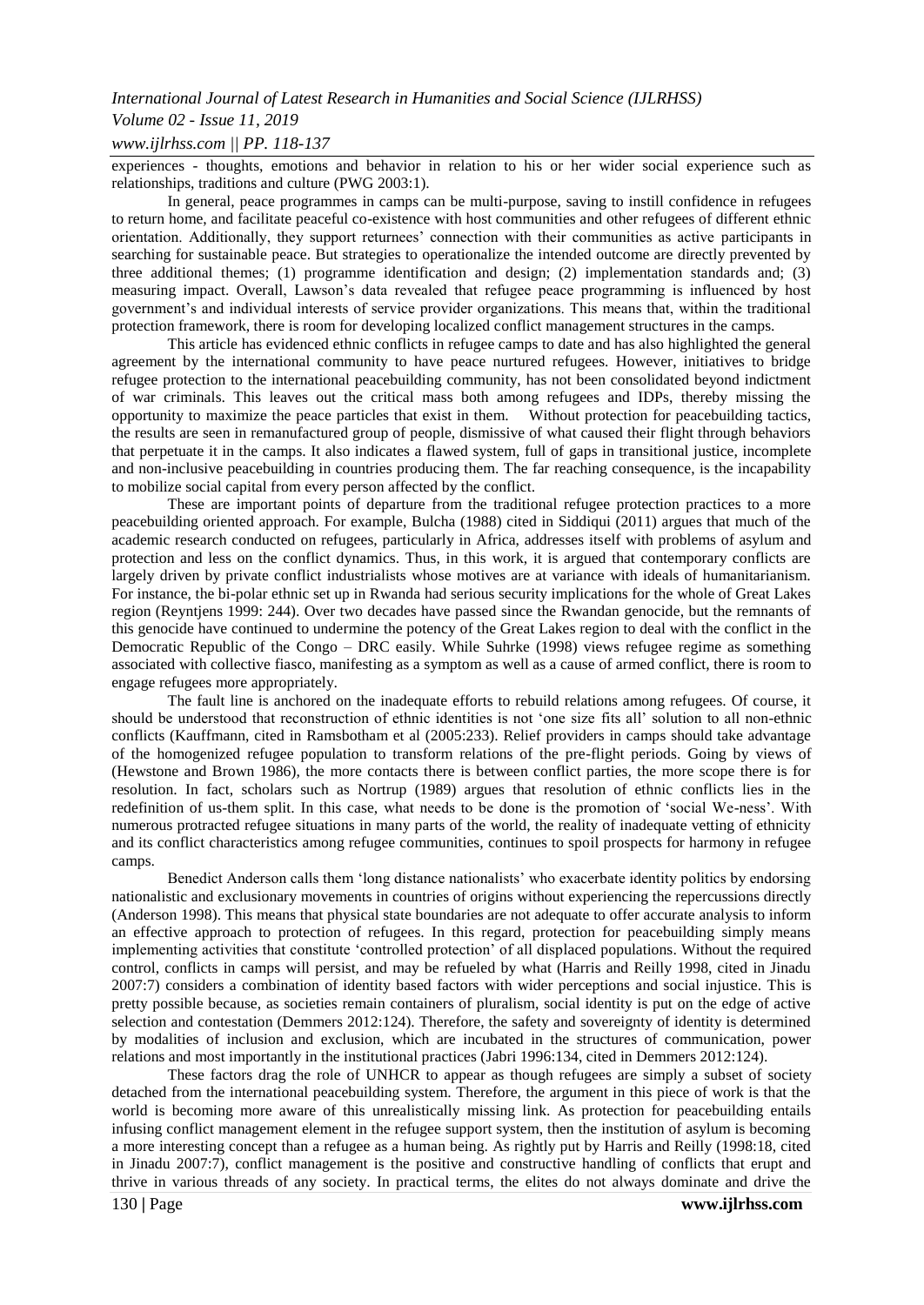# *Volume 02 - Issue 11, 2019*

## *www.ijlrhss.com || PP. 118-137*

conflict. It is the mass sentiments such as those that meander through social structures among refugees that elites exploit to their interest.

The dichotomy of us-them identities is often times mass driven and not elite game which require containment by those that purport to support war victims. The cost of not resolving ethnic conflicts seriously undermines the prospects to prevent more civilian casualties at a larger scale. The United Nations (2002:1-10, cited in Janzekovic 2005:19) reported that contemporary wars were more deadly on the civilian population than combatants. The remedy to ethnic conflict in Africa"s refugee camps must therefore be developed on an understanding that conflict is a social system which is peopled. In fact, Lederach advocates strongly that reconciling people should focus on their relationships (Lederach 1997:29). In a statement to the UN Security Council on 24 January 2004, UNHCR High Commissioner, Mr. Antonio Guterres noted that "refugees return with schooling and new skills……over and over, we see that their participation is necessary for the consolidation of both peace and post-conflict economic recovery".

This is pretty much possible if refugees are involved in negotiations of a peace agreement, through to peace education and reconciliation activities prior to repatriation (Loescher et al 2007:498). In this regard, UNHCR and other actors should develop protection programmes that jump-start social, cultural and economic resilience as an engine for post conflict development (Nkurunziza 2008). Any feeling of deprivation of certain basic needs can lead to frustration and create an uprising (Davies 1959). Newman (2007) subscribes that prolonged exile of refugees is a clear manifestation of the failure to resolve the conflict. Therefore, addressing root causes of the conflict assists in consolidating the peace gained through other means (African Union 2006:4). Simply put, preparing refugees for successful return profoundly influences public and donor confidence in the reconstruction and peacebuilding efforts (UNHCR 1997:162).

In addition, it is reflective of the confidence being developed among returnees themselves (Petrin 2002:5). It can as well offer critical perspectives on the causes of the conflict itself and contribute to a sense of shared ownership in peacemaking and peacebuilding (Guterres 2009). Experiences of living in peaceful and pluralist societies by refugees can strengthen the reconciliation and democratization processes in their countries of origin (Sarah:2002). But this experience should be exploited to the benefits of refugees themselves, their countries of origin and the institution of asylum too. It is crucial because adequately prepared reintegration process of refugees in their areas of return significantly broadens inclusiveness of national elections in the aftermath of hostilities. Their participation in electoral process, contributes to the recovery process since they accord an opportunity to the divided societies to tackle their problems through the ballot box as opposed to battlefield (Grace and Mooney: 2009).

Whether in exile or as returnees, refugees are an essential component of consolidating peace that compliments international efforts (Reilly 2003). Maximizing reconciliation among exiled people, puts refugees and those who did not flee the war, to reintegrate through identifying their skills, capacities, aspirations and needs. Inclusive reintegration reinforces peace processes and helps create stable and secure conditions that are essential for development objectives to be met (UN 2004). It has immense potential to prevent new or secondary movements (Richard and Saskia 2006). But this peace value should be nurtured during camp life because refugees constitute members of a war-torn society transitioning from civil strife to civil order. Having large proportions of populations in the diaspora undermines State legitimacy (Rabecca and Diego 2008). While repatriation signifies confidence in one"s country of origin, it should also be noted that there is no automatic restoration of bond of loyalty between the returnee and the State.

This is because sustainable indicators of State legitimacy are not confined in population's willingness to live within geographical state boundaries. Enjoying peace, productive and dignified lives comes with the establishment of progressive conditions which enable returnees and their communities to exercise social, economic, civil, political and cultural rights (UN 2008:1). Black and Gent (2006) subscribe that the return of refugees is a powerful indicator of the end of the conflict and restoration of normalcy. It may also reflect commencement of healing processes of the disrupted social fabrics (Eastmond 2006). This means that refugees are a product of raptured social fabric, whose repair calls for their unhindered participation. This explains why Fischer (2004) and UNHCR (1998) subscribe to the relationship between refugees and conflict. Therefore, more work is needed to build an enthusiastic system of refugee protection that support social reintegration. It should be a system that, in empirical terms demonstrates how strong social ties amongst refugees harness the transformation of political scene that is driving the conflict. This is what protection for peacebuilding should aim at achieving.

It is vital because when the political landscape is positively transformed, it facilitates the achievement of durable peace (Bunte and Monnier 2011:18-19). Even when the principles guiding refugee regime problematizes its linkage to the peace and security discourses, UNHCR (1998) acknowledges that reintegration of refugees is part of the broader peace process that contributes both to post-conflict reconstruction and national reconciliation. Supporting refugees with relief aid alone, is an inadequate barometer to measure its contribution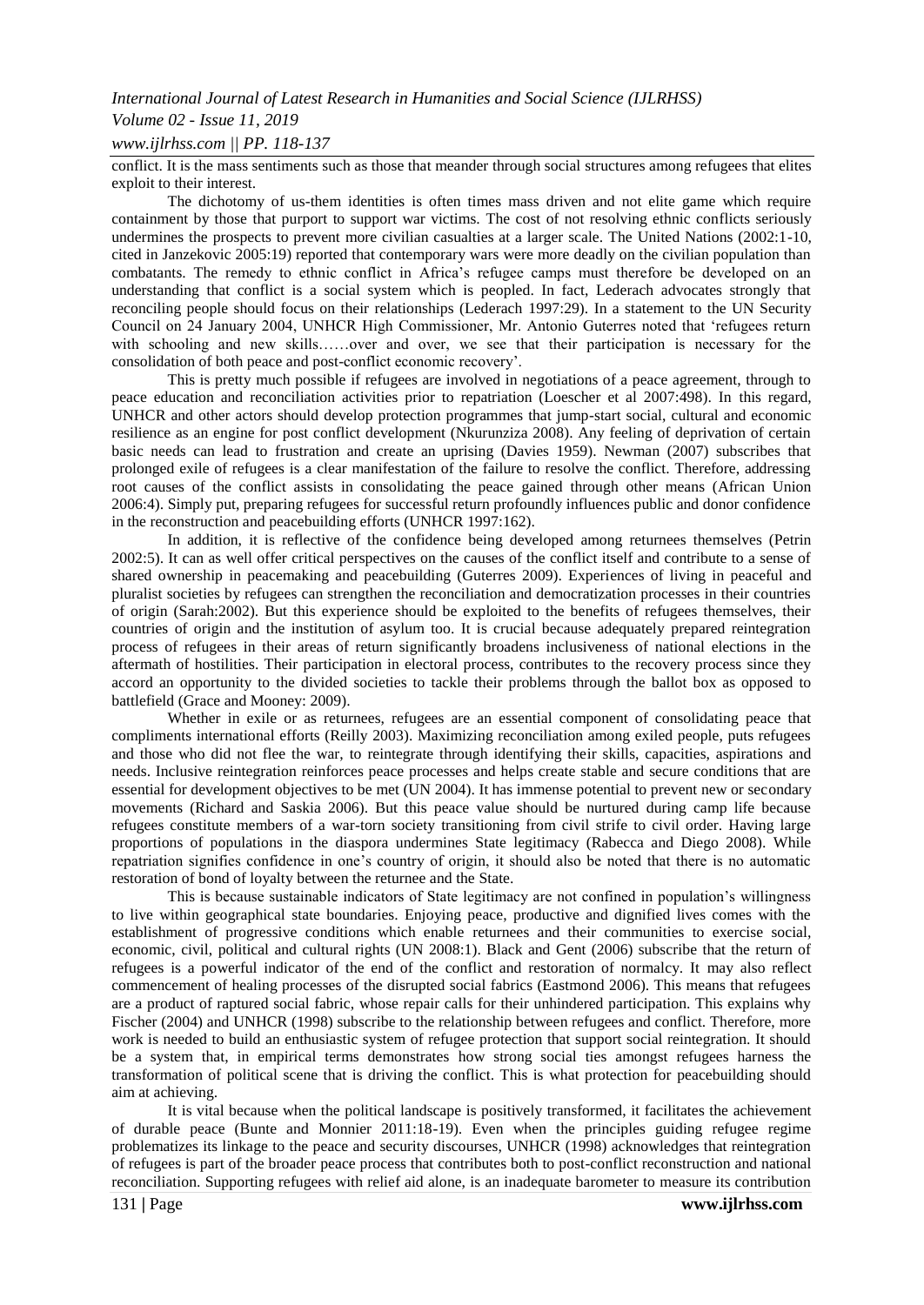#### *Volume 02 - Issue 11, 2019*

#### *www.ijlrhss.com || PP. 118-137*

to reversing social exclusion amongst populations in displacement. In fact, UNHCR posits that State responsibility and international solidarity are some of the key preconditions for sustained return of refugees (ibid).

Without social restoration amongst refugees, their camps remain the bases for renewed differences that threaten the very essence of international protection. Refugee-hood should never be synonymous with victimhood because doing so obscures the other side of a refugee. Hence, the failure to understand how the asylum regime factors itself into peace and security discourses. While scholars and researchers have more often used the refugee statistics to understand the velocity of conflicts, failure to acknowledge the multiple roles refugees play in escalating violence, renders the measurement as flawed and unreliable. Even where the information is meant to be shared with prospective donors, the basis is still hollow and insignificant to peacebuilding agenda. In fact, these initiatives produce peace among refugees for short term benefits, which with no time, disintegrates into social divisions upon return to countries of origin. Inclusive social mobilization in refugee camps should be based on respect for equality and human rights for all in transit communities.

This is important as conflict can never be resolved purely by military or political means alone (UNDP 2003:11). Failure to resolve conflicts is attributed to inadequate inclusion of other participatory processes (Cliffe et al 2003). As rightly put by Safer World (2014), insecurity can be characterized by absence of an effective protection system, of paths to redress grievances, of fair access to resources, and of rights. What is needed in protection for peacebuilding is the creation of institutionalized mechanisms for redressing ethnic and other related grievances. When there is tolerance between different ethnic groups, harmony becomes the end product that produces sustainable co-existence as the ultimate goal. It is achievable as long as the protection regime pays attention to geosocial spaces that exist between different ethnic groups in refugee camps. Ignoring these areas in camps, refugees would cling to their national identity in solidarity with traditional social vents by any means available to them, including violence (Bidandi 2018).

In this case, the history and causes of the refugee problems and the epitomes of violence that they present along with solutions should inform meaningful protection to society (ibid). Since the majority of refugees are sheltered in camps in host countries, these sites can be used to enhance all-encompassing human rights protection and peacebuilding activities. Of course, there are misconstrued assertions that encampment and its associated overcrowding contributes to human rights violation. If this was true in its single meaning, then countries with huge demographic proportions would be the most violent and dangerous sites to live. There is no hard evidence to prove this hypothesis. Instead, some countries with least population size have experienced bloody conflicts, therefore the encampment argument remains weak. Without holistic assessment of conflict triggers, overcrowding as a single factor to measure human rights violations may reflect inadequate universalization of it.

In fact, we are being reminded by International Alert (2013) that "with end of the Cold War and the increasing globalization, the space within which we need to understand and mediate conflict is changing". This approach is important because Coser (1956:8) argues that conflict is the struggle over values and claims to scarce status and resources. The struggle is meant to neutralize, injure or eliminate their rivals (ibid). This is the reality despite that UNHCR views classical conflict management as a theatre outside its mandate (Nathan 2000). Logically, handling conflicts is still crucial because refugee camps are not immune to peace spoilers (Loescher et al: 2007:496). While the reality of today calls for peacebuilding element in protection of refugees, UNHCR has remained the humanitarian lead agency of the United Nations common system (Stremlau 1998:26). Moving with time, UNHCR should analytically understand the context in which contemporary refugee protection is implemented. It acts as the basis for understanding the interaction between protection and context.

Once this interaction is fully understood, developing protection activities that avoid negative impacts while netting maximum value from the context is prioritized. Therefore, an integrated approach with United Nations system wide interventions, strengthens UNHCR position in conflict areas (IAP Working Group 2013). As nodded by United Nations Development Group (UNDG), the United Nations system works to ensure coordinated efforts for recovery and peacebuilding early enough in the response to a crisis. Simply, there is need to deploy systems that prefer tolerance of diversity and appreciate differences (Jabri 1996:185, cited in Demmers 2012:124). Even voluntary repatriation which is the most preferred durable solutions cannot hold in the face of heavy dependency on re-ethnicization and re-territorization of refugee camps.

This argument has been supported by Hansen (2018:133) who claims that refugee work thrives in conditions which are rarely ideal, and where repatriation is rarely fully voluntary.However, the research conducted by the Refugee Studies Centre of Oxford University (April 2010:17)indicated that when durable solutions to refugee problems are achieved, it is reflective of offering a promise of restoring stability and security. The research findings indicated that durable solutions are what moves refugee protection beyond the need for international relief aid. This subscription is amplified by what the United Nations Secretary General, Antonio Guterres said on 11 November 2019 that "a peaceful and stable society is only possible when there are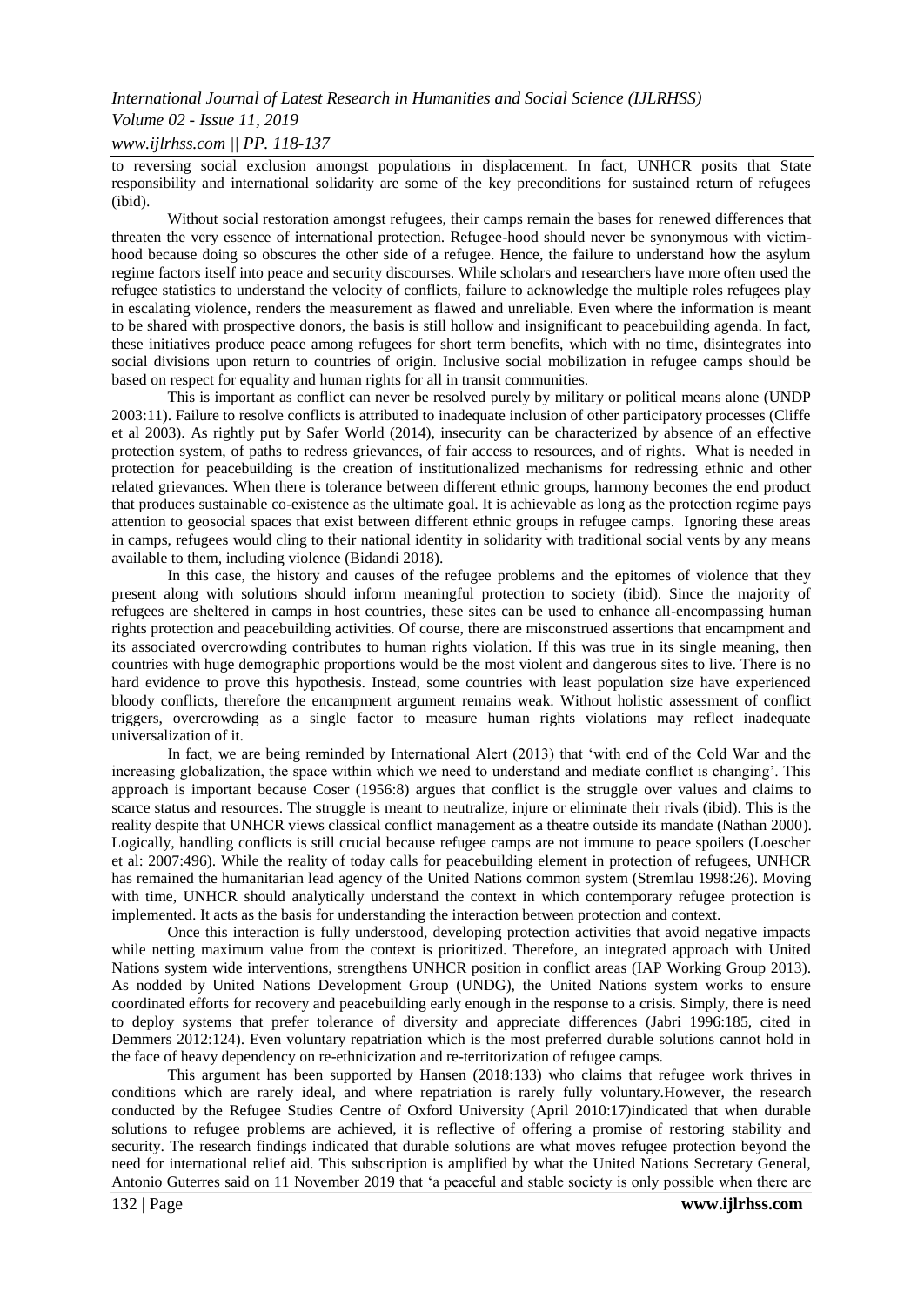# *Volume 02 - Issue 11, 2019*

# *www.ijlrhss.com || PP. 118-137*

equal opportunities for all and respect for the rights and freedoms for all". He argued that people are not born to hate, therefore, intolerance is learned and so can be prevented and unlearned. From the Secretary General's statement, it is clear that equal opportunities and respect for diversity can lead to the fulfillment of basic human needs and prevent feelings of relative deprivation of these needs.

These value laden statements by the Secretary General can be echoed by what the British billionaire, Sir Richard Branson once said that "respect is how you treat everyone, not just those you want to impress". Again, drawing from these words, protection for peacebuilding should be guided by policies that demolish the 'us-them' split among refugees. Instead, it should facilitate the establishment of a feeling of 'We-ness', transcending across ethnic boundaries. *A UNHCR Commissioned Study on Zambia Refugees Economies: Livelihoods and Challenges 2017:3* recognized the refugee contributions to host-country economies, especially in the face of severe budget cuts to protracted refugee crises. However, this contribution should be protected through an established system of fostering harmony in the midst of ethnic diversity.

In fact, the study conducted by *Norwegian Refugee Council in Ethiopia, Kenya and Djibouti in 2017,*  indicated that supporting refugees should focus on the more fundamental issues such as the protection of the asylum space, enhanced refugee access to basic rights that secure their self-esteem, and those that promote identity as refugees. Unfortunately, the international refugee response often focuses on material needs and considerations (Norwegian Refugee Council 2017:6). Despite this mismatch in prioritization of protection focus, UNHCR"s strategies and programmes relating to durable solutions still encourage refugees to develop their own self-reliance. This encouragement is meant to enhance capacities of refugees that would facilitate a strong say in the search for solutions to their own problems (Bakewell 2000). Self-reliance initiatives should be accorded to refugees when still in exile because they support their reintegration upon repatriation. These are tools that would allow them to participate in the rebuilding of their home country (ibid).

For example, Pittway and Bartolomei (2018:77) argued that the New York Declaration for Refugees and Migrants of 19 September 2016 is the first United Nations (UN) declaration adopted specifically for refugees and migrants. It provided for the roll-out of a Comprehensive Refugee Response Framework - CRRF (ibid). In this case, CRRF is an approach to enhance refugee responses with emphasis on interventions that are sustainable. One of the items under this approach is the increase of support to countries producing refugees. This is a welcome international commitment, as long as this support is not confined to physical boundaries of countries producing refugees but a tool applicable to the entire framework of international peacebuilding. If the wording "increased support to countries producing refugees" is understood and applied synonymously with physical boundaries of States, its impact on social transformation will remain in peripheral. It has to be extended to countries hosting refugees because peacebuilding dimensions are affected by cross-border dynamics such as ethnic configurations. Despite some noted reservations about CRRF, the supporting element in it is meant to create conducive conditions for sustainable voluntary repatriation. Therefore, the vision embedded in the CRRF, fits evenly with the need for UNHCR and hosting governments to implement preparatory reconciliation activities amongst ethnic adversaries in the camps. This is very critical to supporting countries of origin using the diaspora citizens. CRRF has also a strong focus on gender which can be exploited by UNHCR programmatic activities to involve women, girls and other marginalized groups into peacebuilding initiatives within the camp settings.

For example, during UNHCR – NGO consultations of June 2018 hosted under the auspices of the Regional Durable Solutions Secretariat (ReDSS) a Kenyan based NGO, CCRF concept was highlighted as important to effective protection. It is a renewed commitment to global solidarity and refugee protection at a time of unprecedented levels of displacements. While this commitment has been recorded, it might also be too early to tabulate its impact in fostering sustainable solutions. In their evaluation report on CRRF performance, UNHCR indicated that voluntary repatriation has remained low since 2016 (UNHCR 2018:10-11). The UN agency considered this situation as reflecting the challenging environment for peacebuilding and the long-term engagement required to effect change in countries of origin (ibid).

This report was covering the period between September 2016 – September 2018, thus two years after the New York Declaration. Based on its findings, prospects for eradicating protracted refugee camps are still dim, therefore refugees will continue being "warehoused" in camps for unknown period to come. But long before the Declaration, other studies such as that of (Sharpe and Cordova 2009:47) indicated that prolonged time in camps can be used to foster knowledge, attitudes and skills critical to future peacebuilding. In this sense, peace education for refugees has been on the global spotlight for several years. Goal 5 of UNHCR"s Agenda for Protection – 'Redoubling the Search for Durable Solutions' – specifically encourages States to facilitate the participation of refugees, including women, in peace and reconciliation processes. It is important to ensure that such agreements duly recognize the right to return and contemplate measures to encourage repatriation, reintegration and reconciliation (ibid).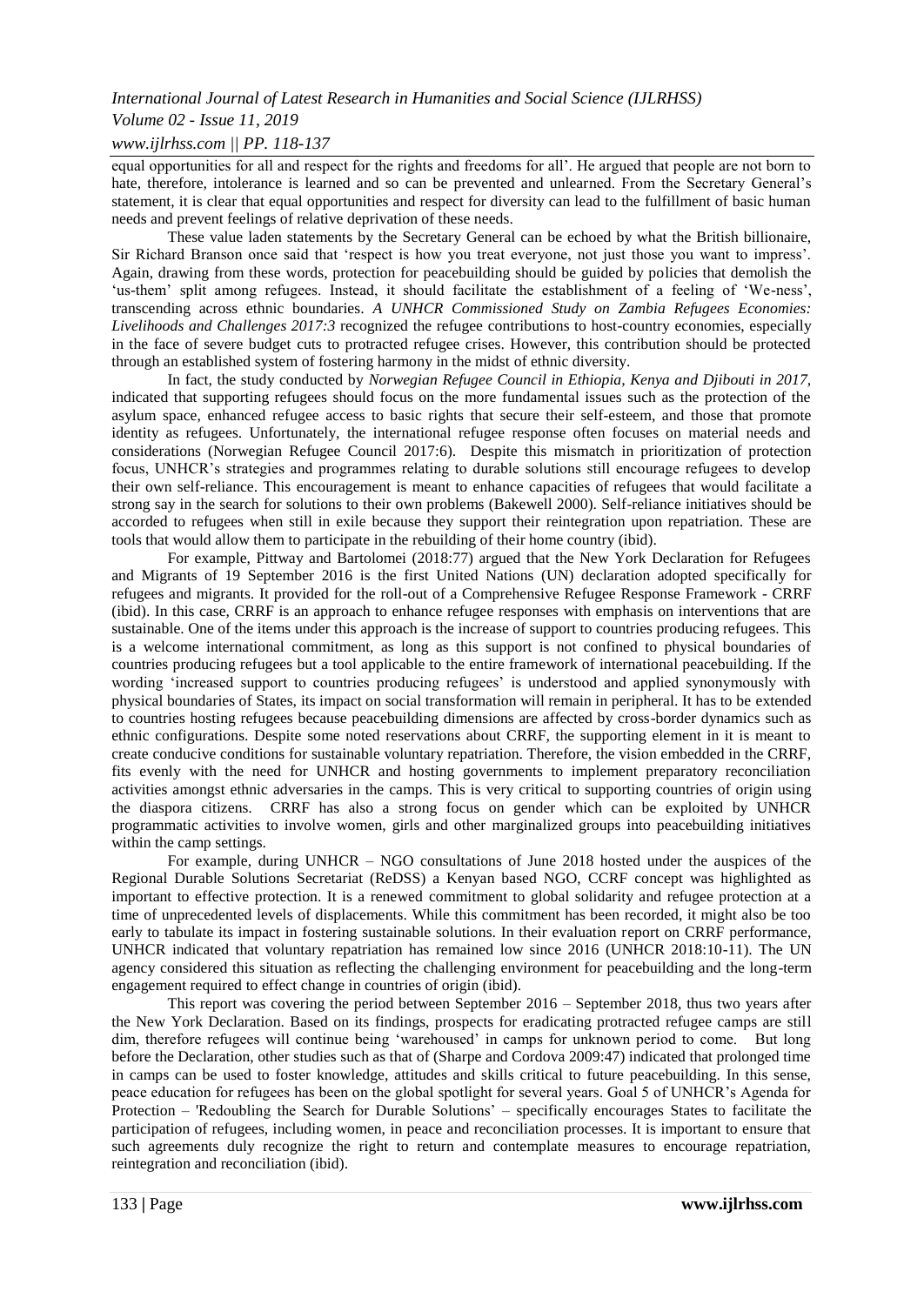# *International Journal of Latest Research in Humanities and Social Science (IJLRHSS) Volume 02 - Issue 11, 2019*

# *www.ijlrhss.com || PP. 118-137*

Despite their knowledge and experience, and their vested interest in resolving conflicts in their countries, refugees are not yet being fully engaged as peace advocates (ibid). The key point is that all refugees need to feel the sense of well-functioning protection system. It should be a system which eliminates the shadow of fear for incapacitation and corrosion to their souls as refugees. This means that hosting governments, UNHCR and the international community should work towards creation of multiplied zones of opportunities for all refugees. When refugees are well prepared to return home through well-functioning system, it shields repatriation from being perceived as an outside agenda in peacebuilding. These reforms, taken together, would have an important impact on rejuvenating the international refugee protection regime and responding to the causes of refugee crises (Simeon 2017:3). The end results include effective protection, manifesting in enhanced personal security of each refugee and growth of positive feelings towards each other.

In addition, it raises willingness to return home upon conditions permitting in countries of origin. It helps those agencies supporting refugees to remain alert to the changes occurring in political landscape and how their work is being impacted. As a result, refugees become receptive and passionate of solution seeking in refugee settlements, demonstrating strong connections with countries of origin. In itself, this is a match with the needed inclusive post-conflict peacebuilding, signaling that many refugees remain on the inner-ring of the process. By implication, repatriating such groups of people, has added value to the peace process. Ignoring these important steps, repatriation would imply mere shifting of responsibility from countries of asylum to their home governments. Unsustainable return becomes the image of the new social order, with problems that triggered the conflict in the first place, still lying active in the bed rocks of social hierarchies of the returning populations. Failure to reintegrate fully contributes to recycled displacements which render camps as indefinite refugee holding cabins. Also, UNHCR's influence to overcome the deficit in the protection or assistance available to refugees is compromised.

In this case, refugee crisis after refugee crisis requires UNHCR to adjust the set of "universal" standards", and align them to tackle and solve all manifestations of the refugee "problems", regardless of where, when or how often these happen. This can be realized if UNHCR mandate implementation is benchmarked on the essential requirements as opposed to minimum humanitarian needs. For example, peacemaking is not an essential component of UNHCR work, yet very critical to peacebuilding in multi-ethnic refugee population. The resulting effect is seen in social seizures in which "bourgeoisies" and "inferiors" start to emerge in the camp. In a *Briefing Note on CRRF Ethiopia of July 2018,* for example UNHCR acknowledges that the gap between the essential humanitarian services and a sustainable solutions-based response should be addressed in order to harness the CRRF's transformational agenda (UNHCR 2018:9).

As CRRF is a more inclusive approach to refugee responses, which is being reinforced globally by UN Member States' adoption of the New Global Compact on Refugees (GCR) in December 2018, the opportunity can be utilized as well in dealing with ethnic conflicts amongst refugees. Furthermore, the prospect can be exploited to address transnational ethnic tensions that largely incubate and hatch violent conflicts in many African communities. The inclusion of refugees into host communities and national systems, is an added resource towards resolving ethnic conflicts that need to be structured into the bigger responses. In fact, this system is likely to encourage all States to use their best efforts to identify and address the causes of forced displacement (Turk and Garlic 2016:677).

Without inclusion of conflict sensitive programming, the trilogy of solutions to refugee problems – repatriation, resettlement, and local integration - will still be challenged by the "protracted warehousing" of refugees. Protection for peace mitigates the real risk associated with neglected and protracted situations. Where refugees have little or no scope to contribute to efforts to resolve their plight, may provide fertile ground for peace spoilers to manipulate them towards ethnic hatred against each other. Recovery and reintegration processes are largely fragile processes, therefore involving the participation of ill prepared refugees, compounds this fragility. The OECD also highlighted the need to importantly impart skills and knowledge to refugees, with long term benefits upon return to home countries (Ruaudel and Morrison-Métois 2017:5). The likelihood of majority refugees to participate in repatriation is high when they retain a strong attachment with their homeland and to people who did not flee as refugees. The convenience to achieve this lies in the huge social capital returning home, ultimately providing additional resource to inclusive post-conflict reconstruction. Its viability is strong especially when refugees hold a firm conviction that their opposition to the events is shared by the majority of their compatriots.

For example, Kunz, one of the refugee theorists called this category the 'majority identified refugees' who recognize themselves enthusiastically with the nation, though not with its government (1981:42-3). This category of refugees offers a strong basis to implement protection for peacebuilding with huge opportunities to leverage with countries of origin. While UNHCR retains its monolithic mandate of advocating for the best refugee protection, it can also be the sentinel for the administration of equality for all refugees. Protection for peacebuilding, therefore assumes the higher significance of this calling to respond to the silent cross-border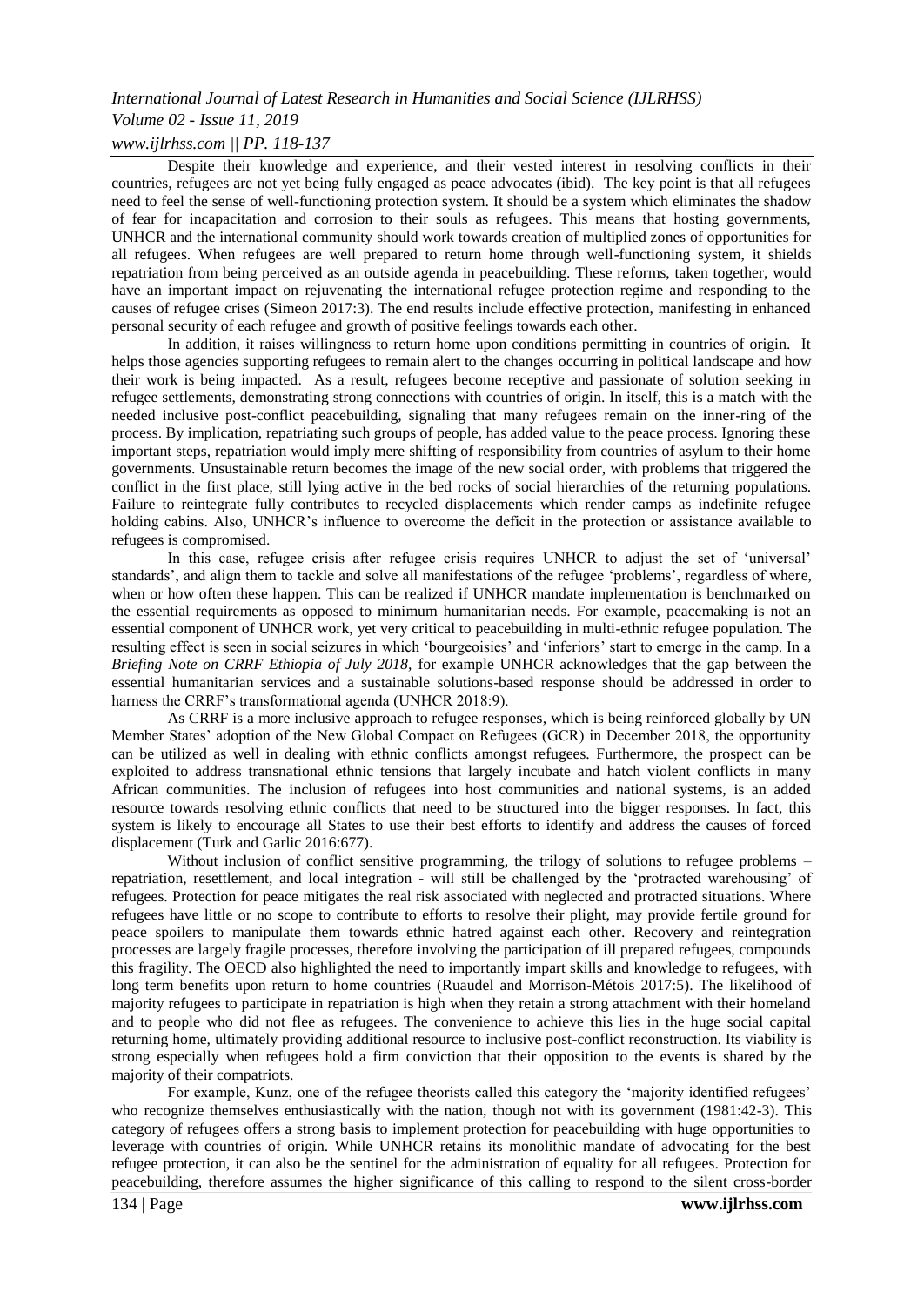# *Volume 02 - Issue 11, 2019*

## *www.ijlrhss.com || PP. 118-137*

cries for equality by the minority groups in camps. It can be the ligament which holds displaced populations and their nations together.

#### **Conclusion**

The article has demonstrated that the complexities in nature and scope of contemporary conflicts have set UNHCR"s response to the needs of refugees differently. In basic terms, UNHCR mandate in Africa has for several decades been implemented in the contesting "ambiguities of the soil and belonging" that create conflicts among refugees. Therefore, securing peace agreements in countries discharging refugees or indeed offering safe places to displaced populations without fully understanding these ambiguities is not enough anymore. These viewpoints have been grounded in the basic human needs and relative deprivation theories discussed above, which provided a basis for better understanding of ethnic tensions among refugees. While it is crystal clear that UNHCR is neither a judge nor police force to deal with peace spoilers in the refugee camps, the aspect of the "soil and belonging" is likely to refasten its position differently with national governments and the peacebuilding agencies of the United Nations.

As the custodian of the international refugee law, more work by UNHCR is also needed to realign its partners along with the new thinking on durable solutions. This article has provided an evidence based argument of ethnic tensions in refugee camps. While this evidence may be minimal to generate a comprehensive conclusion on the stormy nexus between ethnicity and protection for durable solutions, it unveils questions of what protection implies in real meaning beyond the text of the 1951 Convention. Of course, this does not imply in any way that UNHCR does not respond to camp based conflicts. In fact, working with host authorities, UNHCR has always carried out minimal conflict management activities to ensure refugee camps were not turned into hiding enclaves by peace spoilers. In this regard, the Declaration of CRRF has provided a global testimony to change the approach to refugee protection for sustainable solutions.

However, the CRRF which promotes inclusion through "naturalization" of refugees among other aspects, might fail if those to be accepted are not fully prepared for this process. This does not detract the strength enshrined in the CRRF but it merely illuminates some of the challenges in the face of the concept. Simply put, there is need to deconstruct the traditional practices with realistic application of CRRF to ensure equal protection of all persons of concern to UNHCR. The balancing here is between the "duty to care" owed to refugees and the "purpose of this duty" to peace in the long term. In all, UNHCR work is meant to support those considered "lesser and weaker" populations in need of peace and security. This is so because refugees do not only seek physical and legal protection but also membership in the wider stable polity through long term care and solutions to their problems. Any perceived injustices to exclude the vulnerable ethnic minority refugees from the benefits of refugee-hood, destabilizes the asylum regime and so undermines its purpose in the international peacebuilding community.

#### **References:**

- [1]. Action against Hunger AAH (2017). Bridging the gap: Long-term implications for South Sudanese refugees in West Nile, Uganda.
- [2]. Abubakar, Dauda (2011), *Rethinking Sovereignty: Identity Politics, Citizenship and Human Rights in Post-Colonial Africa,* paper presented at the Third International Studies Conference, Porto, Portugal. August 17-20, 2011.
- [3]. Adejumobi, Said (2005). Identity, Citizenship and Conflict: The African Experience in *The Crises of the State and Regionalism in West Africa.* Dakar, Senegal: Council for the Development of Social Science Research in Africa, 19-44.
- [4]. Atim, Grace (2013), The Impact of Refugees on Conflicts in Africa, *Journal of Humanities and Social Science, Vo. 14 Issue 2, pp 4-9.*
- [5]. Australian Government (2010), *Country Advice: Democratic Republic of Congo (Ex- Zaire),* Refugee Review Tribunal.
- [6]. Avruch, Kevin and Black, Peter (1987), A Generic Theory of Conflict Resolution: A Critique, *Negotiation Journal, Vol. 3, number 1, pp 87-96.*
- [7]. Bakewell, Oliver (2000), Repatriation and Self-Settled Refugees in Zambia: Bringing Solutions to the Wrong Problem, *Journal of Refugee Studies, Vol. 13, number 4, pp 371-372.*
- [8]. Bidandi, Fred (2018), Understanding refugee durable solutions by international players: Does dialogue form a missing link? *Cogent Social Science,* South Africa.
- [9]. Bøås, M. (2008), Just another day the North Kivu security predicament after the 2006 Congolese elections. *African Security Vol.1, number 1, pp 53*‐*68.*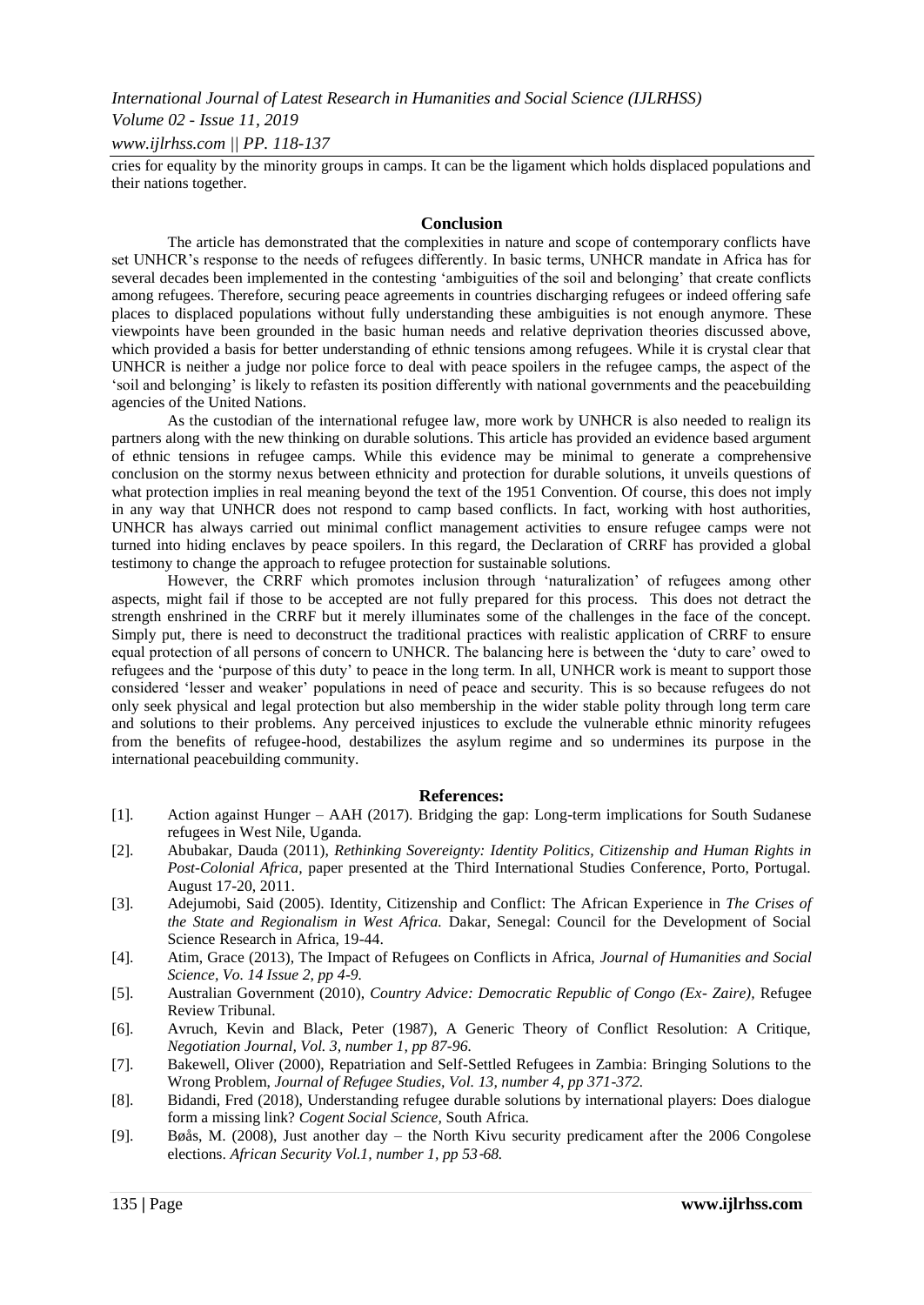# *Volume 02 - Issue 11, 2019*

*www.ijlrhss.com || PP. 118-137*

- [10]. Bøås, Morten (2009), New Nationalism and Autochthony –Tales of Origin as Political Cleavage, *Africa Spectrum 1, GIGA, pp 19-38*.
- [11]. Brosche, Johan and Nilsson, Maria (2004), *Zambian Refugee Policy: Security, Reintegration and Local Integration,* University of Uppsala, Department of Peace and Conflict Research, Minor Field Study.
- [12]. Brubaker, Rogers (2004), In the Name of the Nation, *Citizenship Studies*, Vol. 8, number 2, pp 115- 127.
- [13]. Bulmer M (1986) Race and ethnicity. In: Burgess RG (ed.) *Key Variables in Social Investigation*. London: Routledge and Kegan Paul.
- [14]. Burton John, (1987), Resolving Deep-Rooted Conflicts: A Handbook,Lanham, MD: University Press of America.
- [15]. Cederman, Lars-Erik and Luc Girardin (2007), Beyond Fractionalization: Mapping Ethnicity onto Nationalist Insurgencies. *American Political Science Review.* 101(1): 173-185.
- [16]. Cederman, Lars-Erik, Luc Girardin, and Kristian SkredeGleditsch. 2009. "Ethnonationalist Triads: Assessing the Influence of Kin Groups on Civil Wars." *World Politics* 61, no. 3: 403-37.
- [17]. Ceuppens, Bambi &Geschiere, Peter (2005), Autochthony: Local or Global? New Modes in the Struggle over Citizenship in Africa and Europe, in: *Annual Review of Anthropology*, 34, 385-407.
- [18]. Clapham, Christopher (2006), The Political Economy of African Population Change, *Population and Development Review*, 32, The Political Economy of Global Population Change, 1950-2050, 96-114.
- [19]. Danish Refugee Council / Danish Demining Group (2018).
- [20]. David R. Davis, and Moore H. Will (1997), Ethnicity Matters: Transnational Ethnic Alliances and Foreign Policy Behavior, *International Studies Quarterly* 41, pp171-84.
- [21]. Dawa, Irene (2019), Conflict dynamics in the Bidibidi refugee settlement in Uganda, ACCORD Conflict Trend 2018, Issue 4.
- [22]. De Waal, Alex (1997), Famine Crimes: Politics and the Disaster Relief Industry in Africa, London: Villiers Publications, pp. 205-207.
- [23]. Emizet, Kisangani N. F. (2000), The Massacre of Refugees in Congo: A Case of UN Peacekeeping Failure and International Law, *The Journal of Modern African Studies*, Vol. 38, number 2, pp 63-202.
- [24]. Geschiere, Peter and Jackson, Stephen (2006), Autochthony and the Crisis of Citizenship: Democratization, Decentralization, and the Politics of Belonging, *African Studies Review*, *Vol. 49, number 2, pp 1-7.*
- [25]. Geschiere, Peter (2005), Autochthony and Citizenship: New Modes in the Struggle over Belonging and Exclusion in Africa, An African Journal of Philosophy, http://www.quest-journal.net.
- [26]. Geschiere, Peter (2009), The Perils of Belonging: Autochthony, Citizenship and Exclusion in Africa and Europe. Chicago, IL: University of Chicago Press.
- [27]. Geertz, Clifford (1963) The Integrative Revolution: Primordial Sentiments and Civil Politics in the New States, in *Old Societies and New States*, C. Geertz, ed., New York: Free Press, pp. 105-157.
- [28]. Gultang, Johan (1958) Theories of Conflict; Definitions, Dimensions, Negations and Formations.
- [29]. Hansen Randall (2018), The Comprehensive Refugee Response Framework: A Commentary, *Journal of Refugee Studies, Vol. 31, Number 2.*
- [30]. International Crisis Group (2003), The Kivus: The Forgotten Crucible of the Congo Conflict, *Africa Report No. 56.*
- [31]. Isaacs, Harold (1975), Basic Group Identity: The Idols of the Tribe, in *Ethnicity:* Theory and Experience, N. Glazer and D.P. Moynihan, eds., Cambridge, MA: Harvard University Press, pp. 29-52.
- [32]. Jackson, S. (2006), Son of Which Soil? The Language and Politics of Autochthony in Eastern DR Congo", *African Studies Review* 49(2): 95 - 123.
- [33]. Kaufman, Stuart (2001), Modern Hatreds: The Symbolic Politics of Ethnic War. Ithaca: Cornell UP.
- [34]. Kunz F Egon (1981), Exile and Resettlement: Refugee Theory; *The International Migration Review, Vol. 15, number 1/2, pp 42-51.*
- [35]. Loescher, Gil (1993), Beyond Charity: International Cooperation and the Global Refugee Crisis. New York: Oxford University Press.
- [36]. Mamdani, M (2002), Citizenship and African States. *International Affairs, vol. 78, number 2, pp 493*‐*506.*
- [37]. Minorities at Risk 2004, *Assessment for Tutsis in the Democratic Republic of the Congo*  http://www.cidcm.umd.edu/mar/assessment.asp?groupId=49010, in Australian Government (2010), Refugee Review Tribunal.
- [38]. Moore, H. Will and David, R. Davis (1998). Ties that Bind? Domestic and International Conflict Behavior in Zaire, *Comparative Political Studies Vol. 31: pp 45-71.*